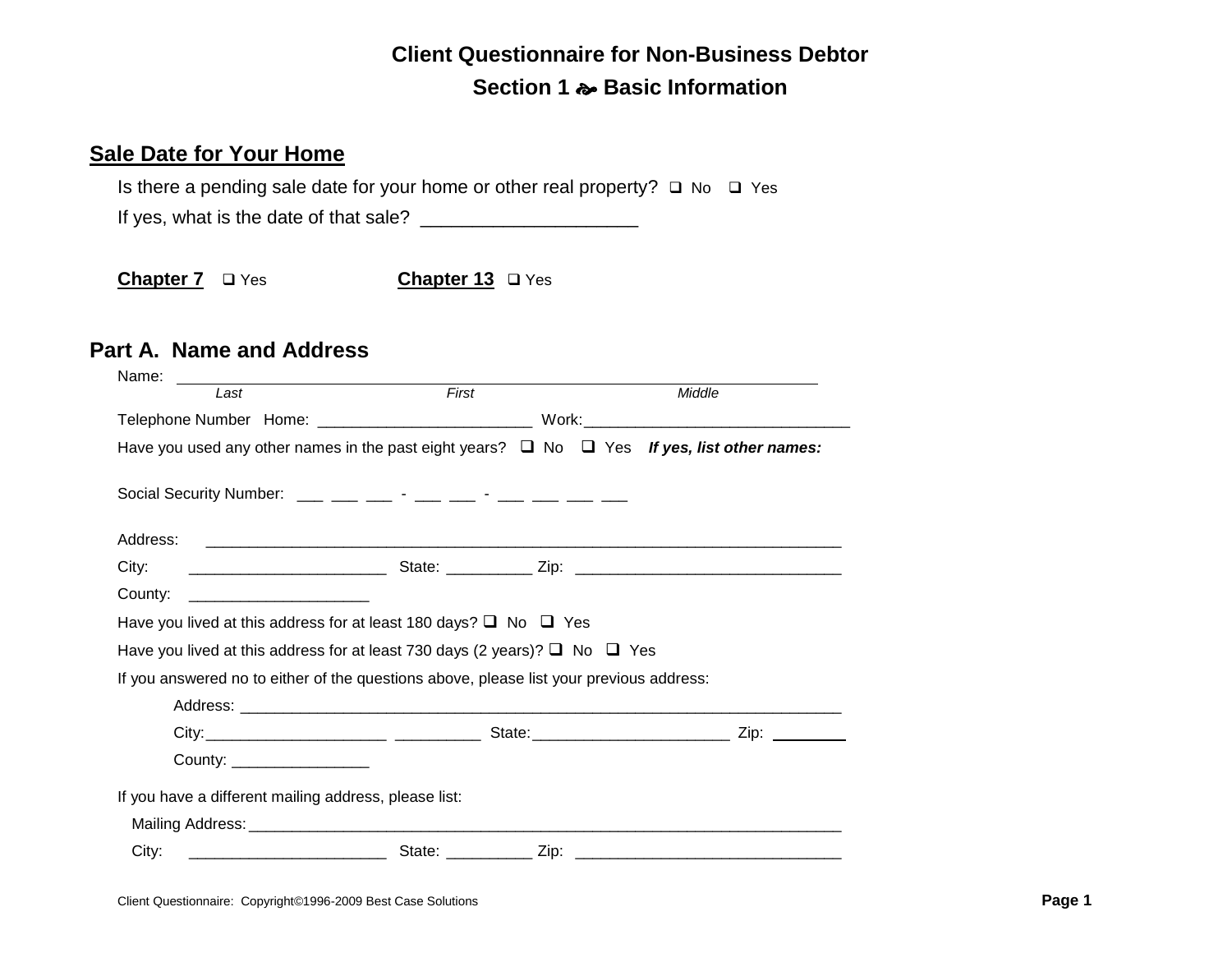### **Part B. Name and Address of Spouse**

If you are filing jointly with your spouse, fill in the following information about your spouse:

|                                                                                                                                                 | First | Middle |  |
|-------------------------------------------------------------------------------------------------------------------------------------------------|-------|--------|--|
| Has your spouse used any other names in the past eight years? $\Box$ No $\Box$ Yes If yes, list other names:                                    |       |        |  |
|                                                                                                                                                 |       |        |  |
|                                                                                                                                                 |       |        |  |
| City:                                                                                                                                           |       |        |  |
| If your spouse has a different mailing address, please list:                                                                                    |       |        |  |
|                                                                                                                                                 |       |        |  |
|                                                                                                                                                 |       |        |  |
| Part C. Prior/Pending Bankruptcy Cases                                                                                                          |       |        |  |
| Has a bankruptcy case been filed by you or against you in the last 8 years? $\Box$ No $\Box$ Yes                                                |       |        |  |
|                                                                                                                                                 |       |        |  |
|                                                                                                                                                 |       |        |  |
| Are there currently any bankruptcy cases pending against you, your business, your spouse, or your spouse's business? $\square$ No $\square$ Yes |       |        |  |
|                                                                                                                                                 |       |        |  |

(If yes, please attach a list and description of the property.)

### **Debtors Who Reside as Tenants of Residential Property**

| If you rent your home, does a landlord hold a judgment against you? $\Box$ No $\Box$ Yes                                                                                                                                       |                                                                                                                                                                                                                                |      |  |
|--------------------------------------------------------------------------------------------------------------------------------------------------------------------------------------------------------------------------------|--------------------------------------------------------------------------------------------------------------------------------------------------------------------------------------------------------------------------------|------|--|
| If yes, please provide the name and address of the landlord:                                                                                                                                                                   |                                                                                                                                                                                                                                |      |  |
| Address: Analysis and the contract of the contract of the contract of the contract of the contract of the contract of the contract of the contract of the contract of the contract of the contract of the contract of the cont |                                                                                                                                                                                                                                |      |  |
| Citv:                                                                                                                                                                                                                          | State: the contract of the contract of the contract of the contract of the contract of the contract of the contract of the contract of the contract of the contract of the contract of the contract of the contract of the con | Zip: |  |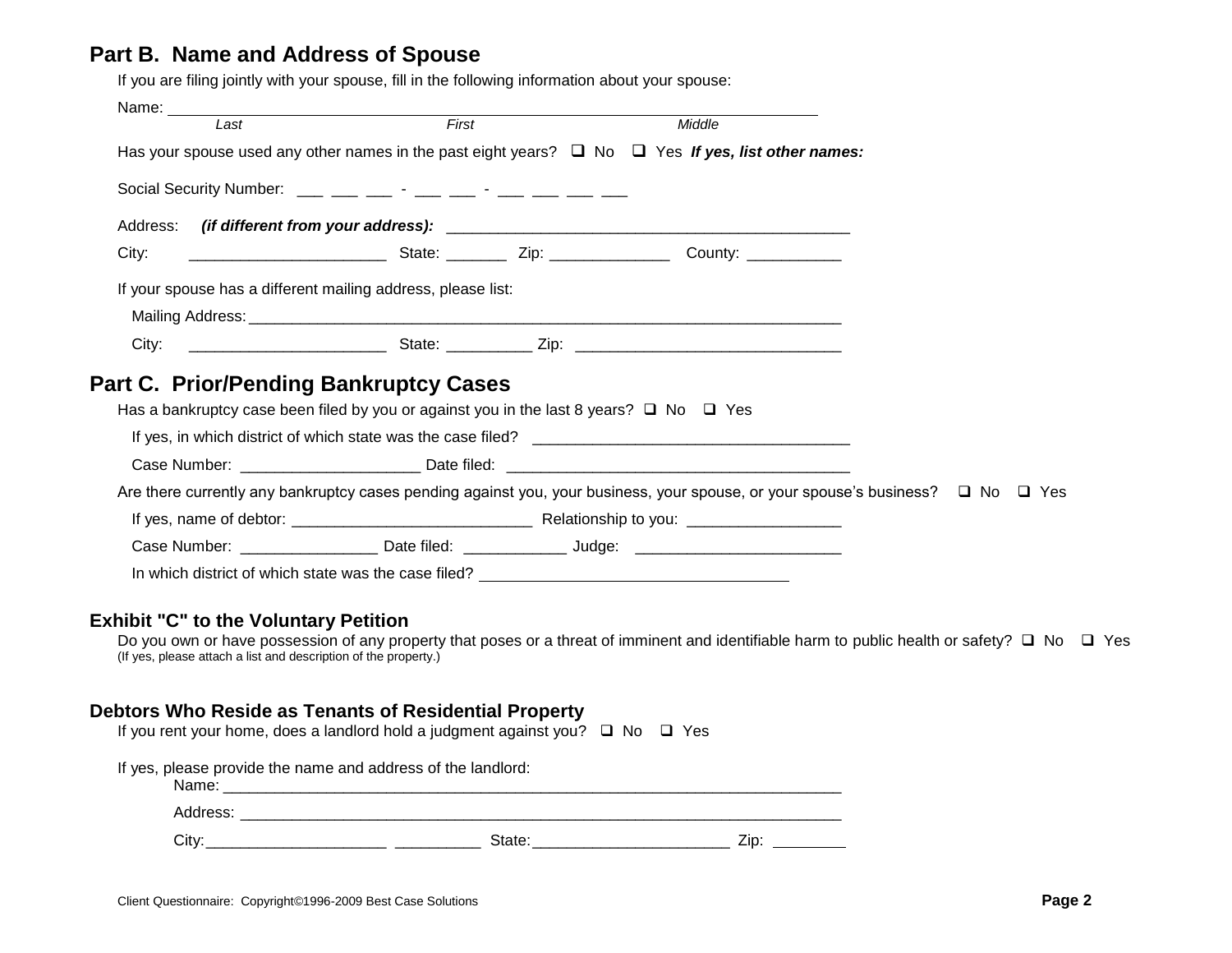# **Section 2 Property**

## **Part A. Real Estate (Schedule A)**

List all real estate which you own or are a joint owner of, even if you still owe money on the property.

| Address and description of property | Owned by<br>Husband,<br>Wife, Joint<br><b>or</b><br>Community | Value | Your %<br>ownership, or \$<br>amount, if you<br>and spouse are<br>not sole owners | List all mortgages,<br>home equity loans,<br>and liens:<br>What is the \$ value of the<br>loan, lien or mortgage?<br>What is your monthly<br>payment? How many<br>payments are left? | Who issued the lien, loan<br>or mortgage? (Name,<br>Address of Institution) | <b>Office Use</b><br>Only<br>Exemptions? |
|-------------------------------------|---------------------------------------------------------------|-------|-----------------------------------------------------------------------------------|--------------------------------------------------------------------------------------------------------------------------------------------------------------------------------------|-----------------------------------------------------------------------------|------------------------------------------|
|                                     |                                                               |       |                                                                                   |                                                                                                                                                                                      |                                                                             |                                          |
|                                     |                                                               |       |                                                                                   |                                                                                                                                                                                      |                                                                             |                                          |
|                                     |                                                               |       |                                                                                   |                                                                                                                                                                                      |                                                                             |                                          |
|                                     |                                                               |       |                                                                                   |                                                                                                                                                                                      |                                                                             |                                          |
|                                     |                                                               |       |                                                                                   |                                                                                                                                                                                      |                                                                             |                                          |
|                                     |                                                               |       |                                                                                   |                                                                                                                                                                                      |                                                                             |                                          |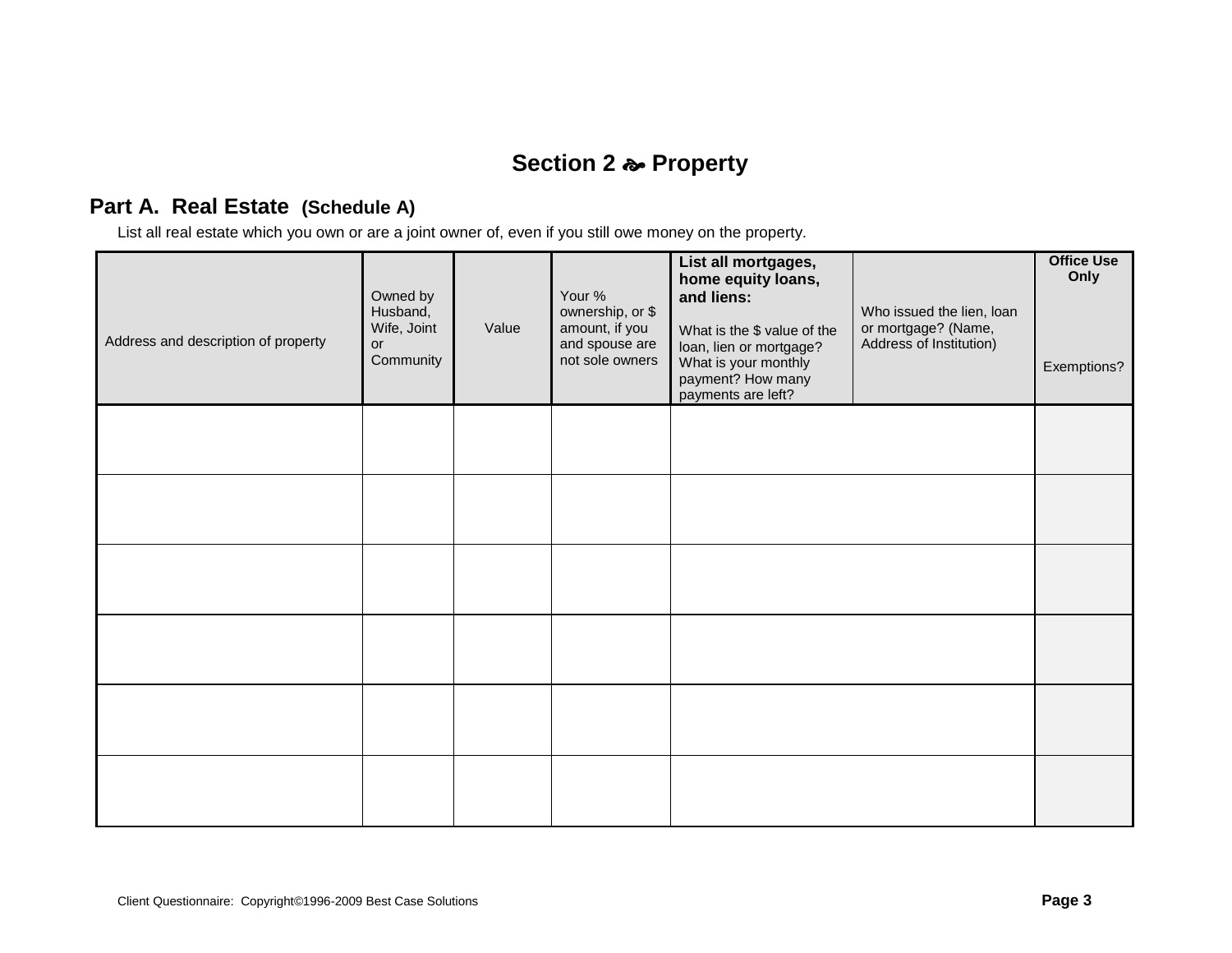## **Part B. Personal Property (Schedule B)**

For each type of property listed below, indicate whether you own any property of that category, and, if you do, fill in the remaining information. You can think of the value as the replacement value. For property acquired for personal or family use, replacement value is the price a retail merchant would charge for a property of that kind, considering the age and condition of that property.

|                                                                                        |            |                        | Husband, Wife,<br>Joint, |       | <b>Office Use Only</b> |
|----------------------------------------------------------------------------------------|------------|------------------------|--------------------------|-------|------------------------|
| <b>Type of Property</b>                                                                | Yes/<br>No | Description & Location | Community                | Value | Exemptions?            |
| 1. Cash on hand                                                                        |            |                        |                          |       |                        |
|                                                                                        |            |                        |                          |       |                        |
| 2. Checking/Savings<br>Account, Certificates of<br>deposit, other bank                 |            |                        |                          |       |                        |
| accounts                                                                               |            |                        |                          |       |                        |
| 3. Security deposits held<br>by utility companies,<br>landlord                         |            |                        |                          |       |                        |
| 4. Household goods,<br>furniture, including audio,<br>video, and computer<br>equipment |            |                        |                          |       |                        |
|                                                                                        |            |                        |                          |       |                        |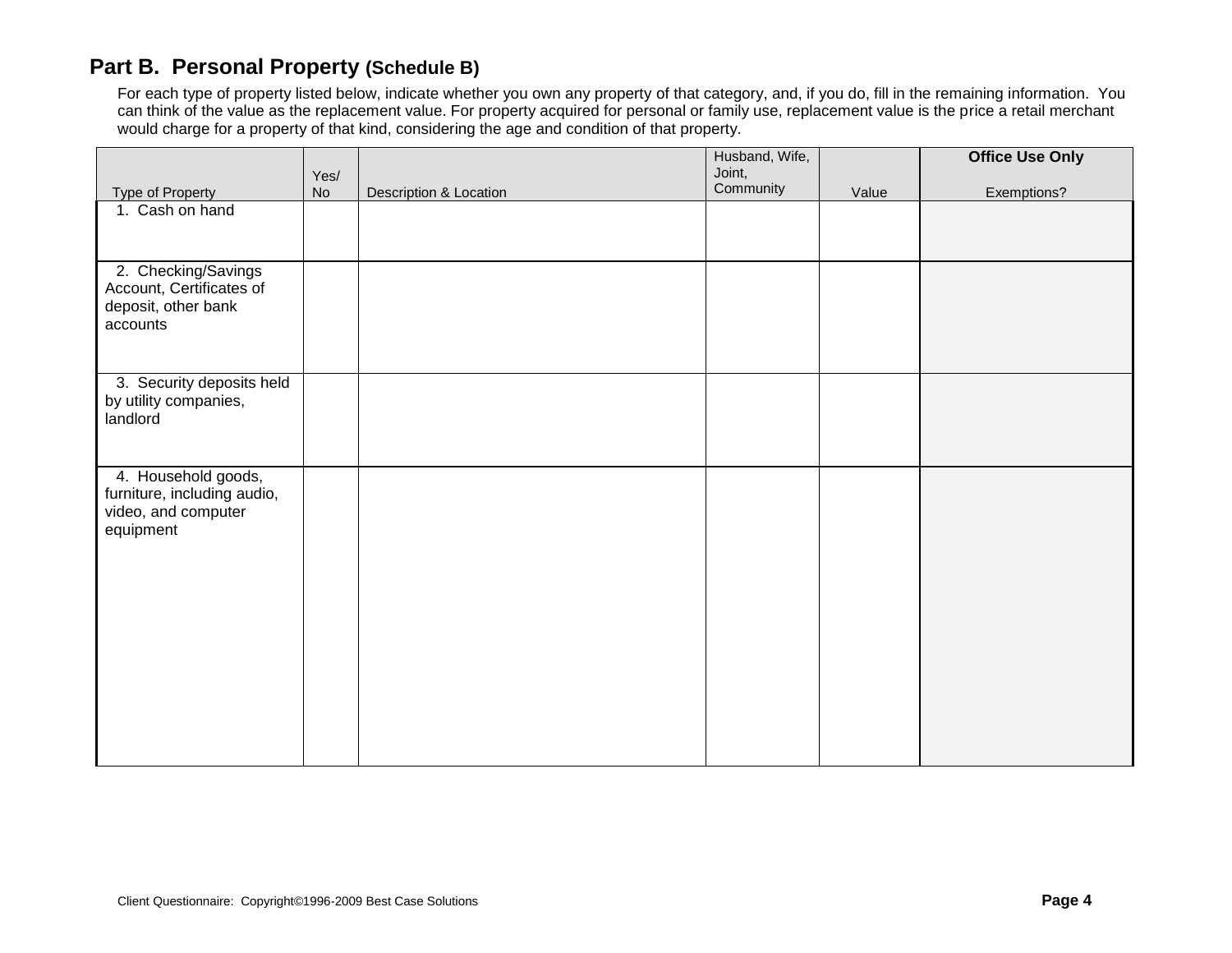|                                                                              |                   |                        | Husband, Wife,<br>Joint, |       | <b>Office Use Only</b> |
|------------------------------------------------------------------------------|-------------------|------------------------|--------------------------|-------|------------------------|
| Type of Property                                                             | Yes/<br><b>No</b> | Description & Location | Community                | Value | Exemptions?            |
| 5. Books, pictures, art<br>objects, records, compact<br>discs, collectibles  |                   |                        |                          |       |                        |
|                                                                              |                   |                        |                          |       |                        |
| 6. Clothing                                                                  |                   |                        |                          |       |                        |
| 7. Furs and jewelry                                                          |                   |                        |                          |       |                        |
| 8. Sports, photographic,<br>hobby equipment, firearms                        |                   |                        |                          |       |                        |
| 9. Interest in insurance<br>policies-specify refund or<br>cancellation value |                   |                        |                          |       |                        |
| 10. Annuities                                                                |                   |                        |                          |       |                        |
| 11. Interests in an<br>education IRA, as defined<br>in 26 USC § 530(b)(1)    |                   |                        |                          |       |                        |
| 12. Interests in pension or<br>profit sharing plans                          |                   |                        |                          |       |                        |
| 13. Stock and interests in<br>incorporated/<br>unincorporated business       |                   |                        |                          |       |                        |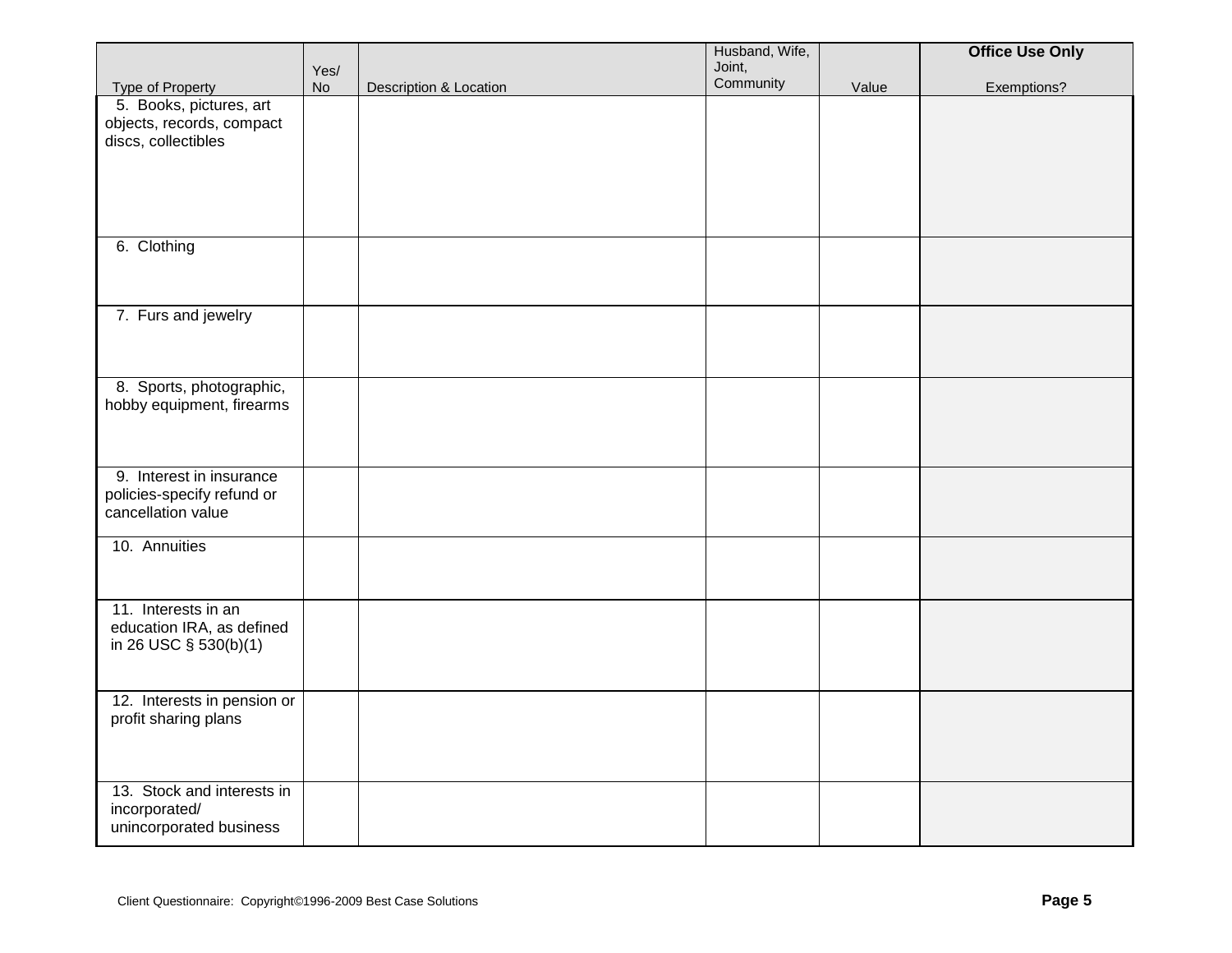|                                      |                   |                        | Husband, Wife,      |       | <b>Office Use Only</b> |
|--------------------------------------|-------------------|------------------------|---------------------|-------|------------------------|
|                                      | Yes/<br><b>No</b> | Description & Location | Joint,<br>Community | Value | Exemptions?            |
| Type of Property<br>14. Interests in |                   |                        |                     |       |                        |
| partnerships/joint ventures          |                   |                        |                     |       |                        |
|                                      |                   |                        |                     |       |                        |
|                                      |                   |                        |                     |       |                        |
| 15. Bonds                            |                   |                        |                     |       |                        |
|                                      |                   |                        |                     |       |                        |
|                                      |                   |                        |                     |       |                        |
| 16. Accounts receivable              |                   |                        |                     |       |                        |
|                                      |                   |                        |                     |       |                        |
|                                      |                   |                        |                     |       |                        |
| 17. Alimony/family                   |                   |                        |                     |       |                        |
| support to which you are<br>entitled |                   |                        |                     |       |                        |
|                                      |                   |                        |                     |       |                        |
| 18. Other liquidated debts           |                   |                        |                     |       |                        |
| owed to you, including tax           |                   |                        |                     |       |                        |
| refunds                              |                   |                        |                     |       |                        |
|                                      |                   |                        |                     |       |                        |
| 19. Equitable or future              |                   |                        |                     |       |                        |
| interests or life estates            |                   |                        |                     |       |                        |
|                                      |                   |                        |                     |       |                        |
| 20. Interests in estate of           |                   |                        |                     |       |                        |
| decedent or life insurance           |                   |                        |                     |       |                        |
| plan or trust                        |                   |                        |                     |       |                        |
| 21. Other contigent/                 |                   |                        |                     |       |                        |
| unliquidated claims,                 |                   |                        |                     |       |                        |
| including tax refunds,               |                   |                        |                     |       |                        |
| counterclaims                        |                   |                        |                     |       |                        |
| 22. Patents, copyrights,             |                   |                        |                     |       |                        |
| other intellectual property          |                   |                        |                     |       |                        |
| 23. Licenses, franchises             |                   |                        |                     |       |                        |
| 24. Customer List or                 |                   |                        |                     |       |                        |
| other compilation                    |                   |                        |                     |       |                        |
|                                      |                   |                        |                     |       |                        |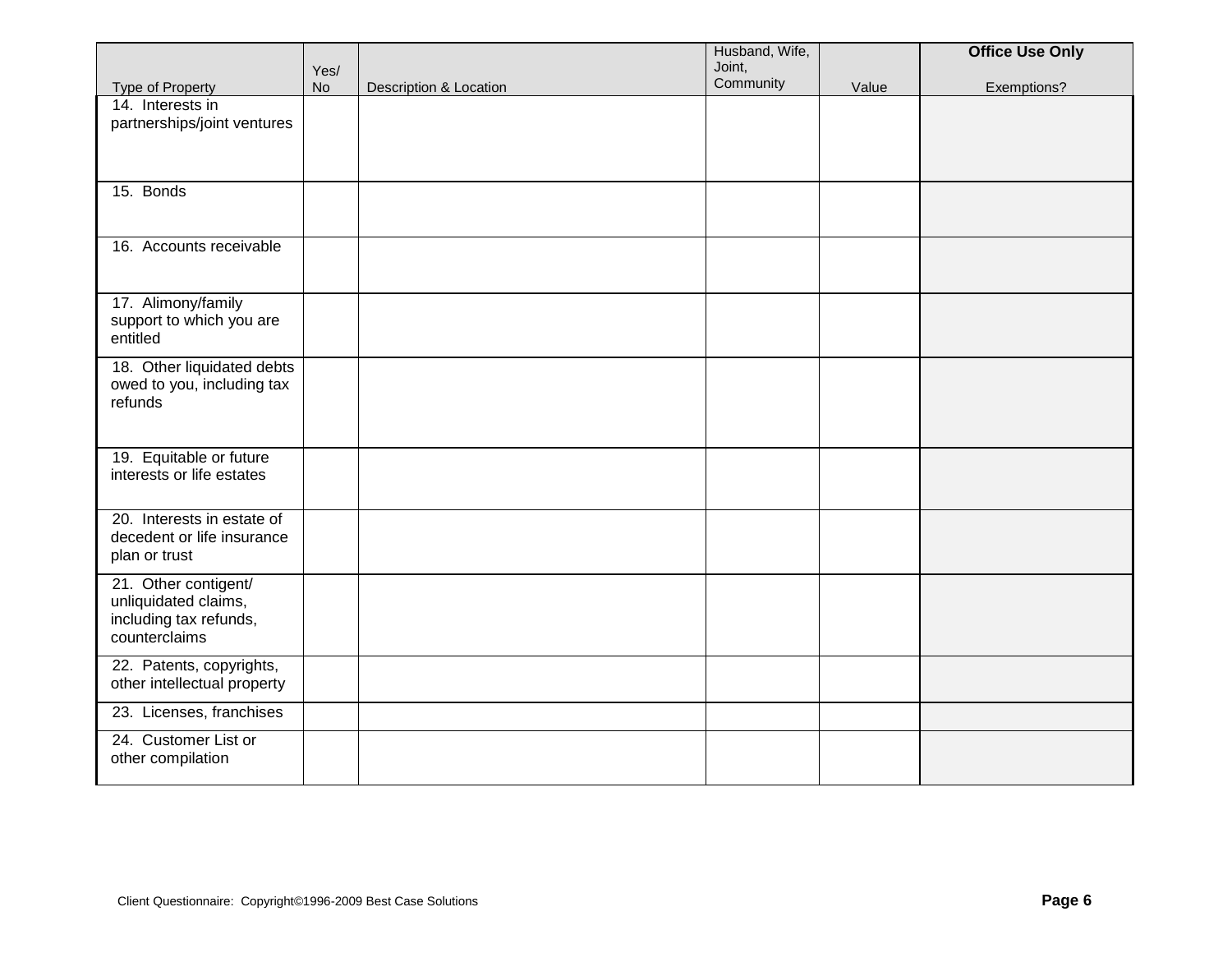|                                              |                   |                        | Husband, Wife,<br>Joint, |       | <b>Office Use Only</b> |
|----------------------------------------------|-------------------|------------------------|--------------------------|-------|------------------------|
| Type of Property                             | Yes/<br><b>No</b> | Description & Location | Community                | Value | Exemptions?            |
| 25. Automobiles, trucks,                     |                   |                        |                          |       |                        |
| trailers, and accessories.                   |                   |                        |                          |       |                        |
|                                              |                   |                        |                          |       |                        |
|                                              |                   |                        |                          |       |                        |
|                                              |                   |                        |                          |       |                        |
| 26. Boats, motors, and<br>accessories        |                   |                        |                          |       |                        |
|                                              |                   |                        |                          |       |                        |
| 27. Aircraft and                             |                   |                        |                          |       |                        |
| accessories                                  |                   |                        |                          |       |                        |
| 28. Office equipment,                        |                   |                        |                          |       |                        |
| supplies                                     |                   |                        |                          |       |                        |
|                                              |                   |                        |                          |       |                        |
| 29. Machinery, fixtures<br>etc. for business |                   |                        |                          |       |                        |
| 30. Inventory                                |                   |                        |                          |       |                        |
|                                              |                   |                        |                          |       |                        |
|                                              |                   |                        |                          |       |                        |
| 31. Animals                                  |                   |                        |                          |       |                        |
|                                              |                   |                        |                          |       |                        |
| 32. Crops-growing or                         |                   |                        |                          |       |                        |
| harvested                                    |                   |                        |                          |       |                        |
| 33. Farming equipment                        |                   |                        |                          |       |                        |
| and implements                               |                   |                        |                          |       |                        |
|                                              |                   |                        |                          |       |                        |
| 34. Farm supplies,<br>chemicals, feed        |                   |                        |                          |       |                        |
|                                              |                   |                        |                          |       |                        |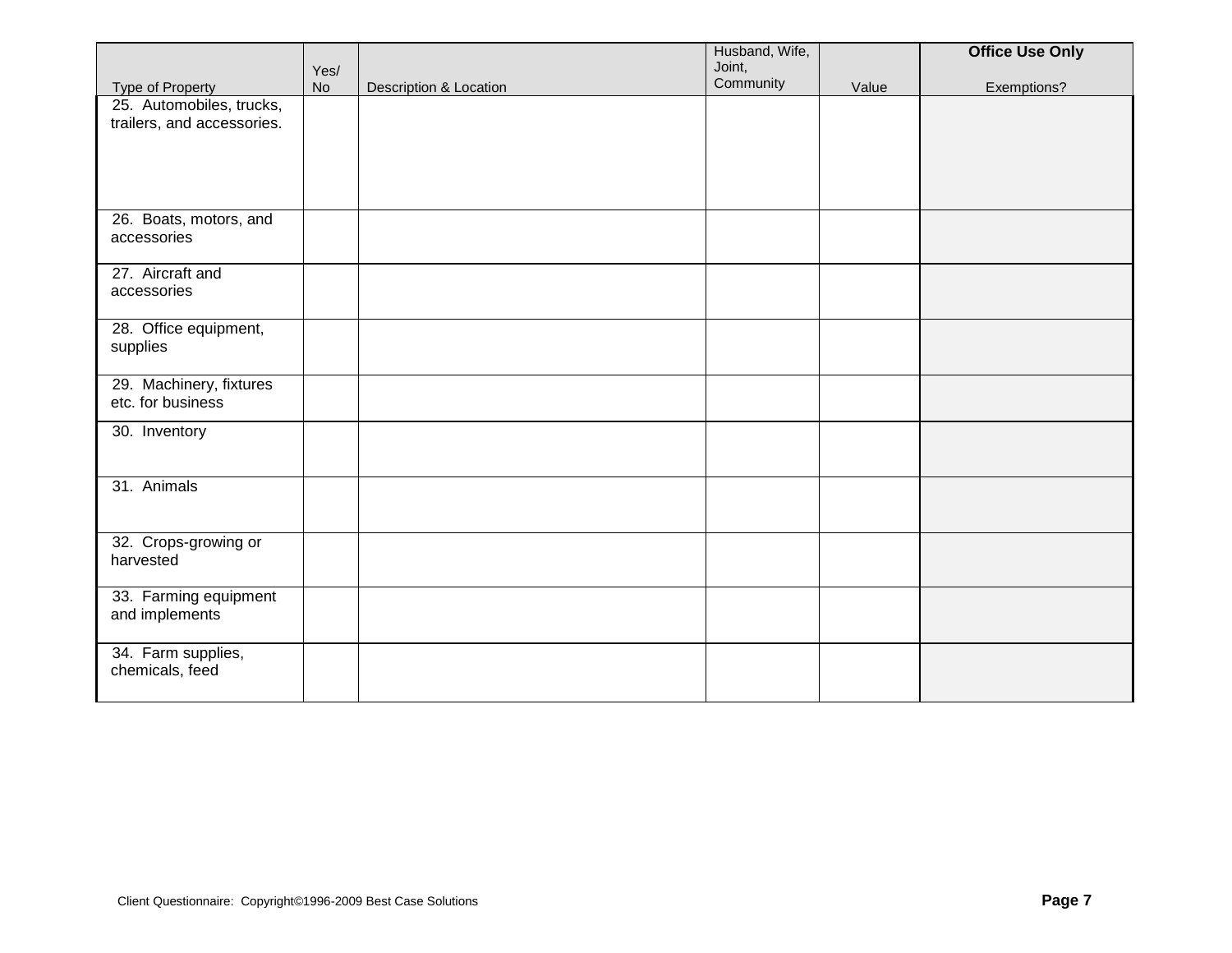|                                                                               |            |                        | Husband, Wife,      |       | <b>Office Use Only</b> |
|-------------------------------------------------------------------------------|------------|------------------------|---------------------|-------|------------------------|
|                                                                               |            |                        |                     |       |                        |
| Type of Property<br>35. Other personal<br>property of any kind not<br>listed. | Yes/<br>No | Description & Location | Joint,<br>Community | Value | Exemptions?            |
|                                                                               |            |                        |                     |       |                        |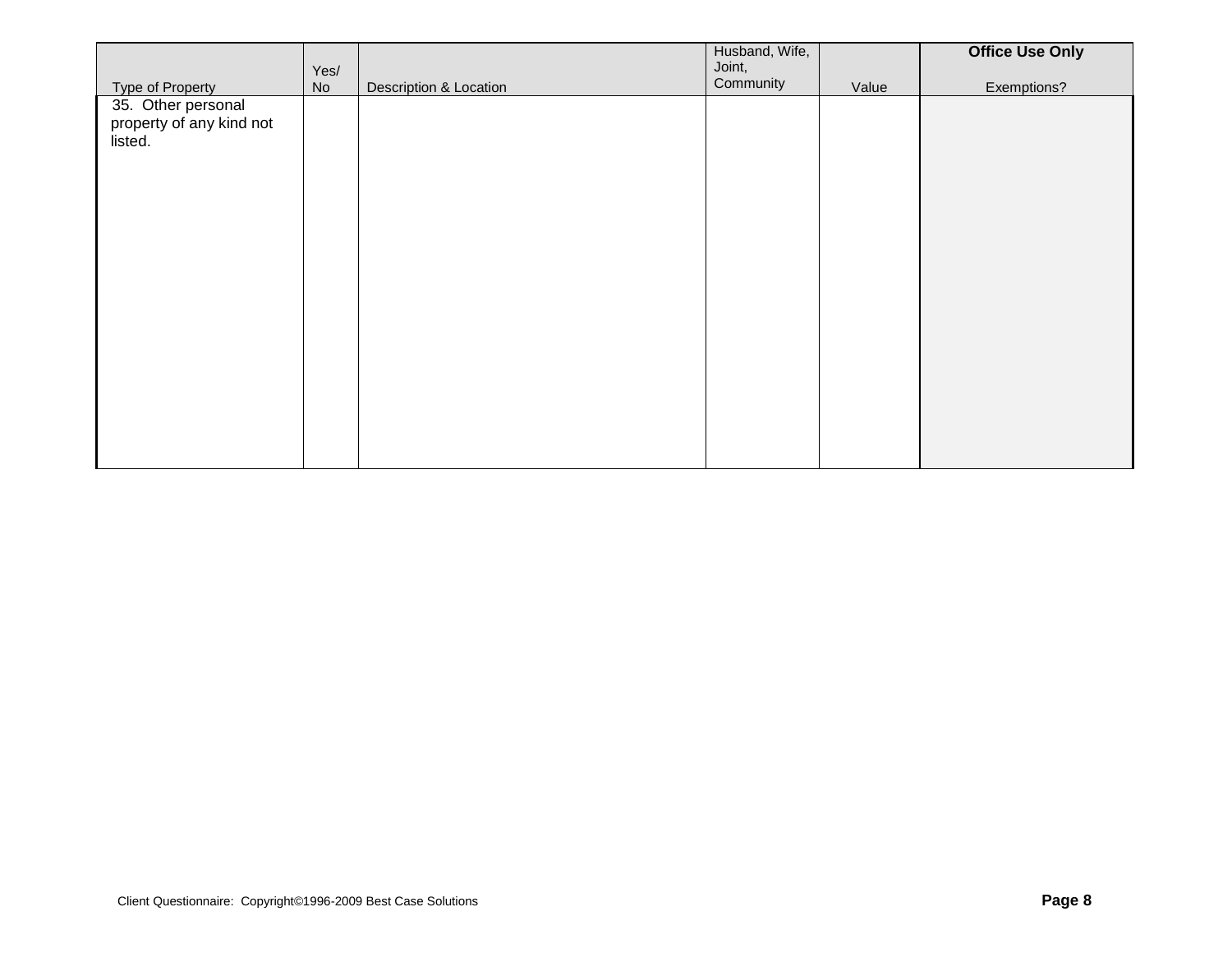## **Section 3 Debts**

List below all debts that you owe, or that creditors claim that you owe.

|                                                                                               | 1. Creditor Name and Address                                                                                                           |                |                                                                                                                                                                     |                                   |                        |                                                                             |  | <b>Office Use Only</b> |
|-----------------------------------------------------------------------------------------------|----------------------------------------------------------------------------------------------------------------------------------------|----------------|---------------------------------------------------------------------------------------------------------------------------------------------------------------------|-----------------------------------|------------------------|-----------------------------------------------------------------------------|--|------------------------|
| Type of Debt                                                                                  | 2. Account Number, if any<br>3. Date/range of dates when debt was<br>incurred<br>4. Contact person's name and address, if<br>different | Amount<br>owed | Name and address of codebtor, if any<br>What is debt for?<br>Is debt secured by any property? (If so,<br>please list monthly payment and number of<br>months left.) | Do you<br>dispute<br>the<br>debt? | Sched<br>D, E or<br>F? | Lawsuit pending?<br>Collection agency<br>assigned? Counsel<br>for creditor? |  |                        |
| Home loans/<br>mortgages                                                                      |                                                                                                                                        |                |                                                                                                                                                                     |                                   |                        |                                                                             |  |                        |
| Car loans                                                                                     |                                                                                                                                        |                |                                                                                                                                                                     |                                   |                        |                                                                             |  |                        |
| Other bank<br>loans                                                                           |                                                                                                                                        |                |                                                                                                                                                                     |                                   |                        |                                                                             |  |                        |
| Personal<br>loans                                                                             |                                                                                                                                        |                |                                                                                                                                                                     |                                   |                        |                                                                             |  |                        |
| Student Ioans                                                                                 |                                                                                                                                        |                |                                                                                                                                                                     |                                   |                        |                                                                             |  |                        |
| Major credit<br>card debts<br>(Visa, Am Ex,<br>Mastercard,<br>Discover) -<br>continue on next |                                                                                                                                        |                |                                                                                                                                                                     |                                   |                        |                                                                             |  |                        |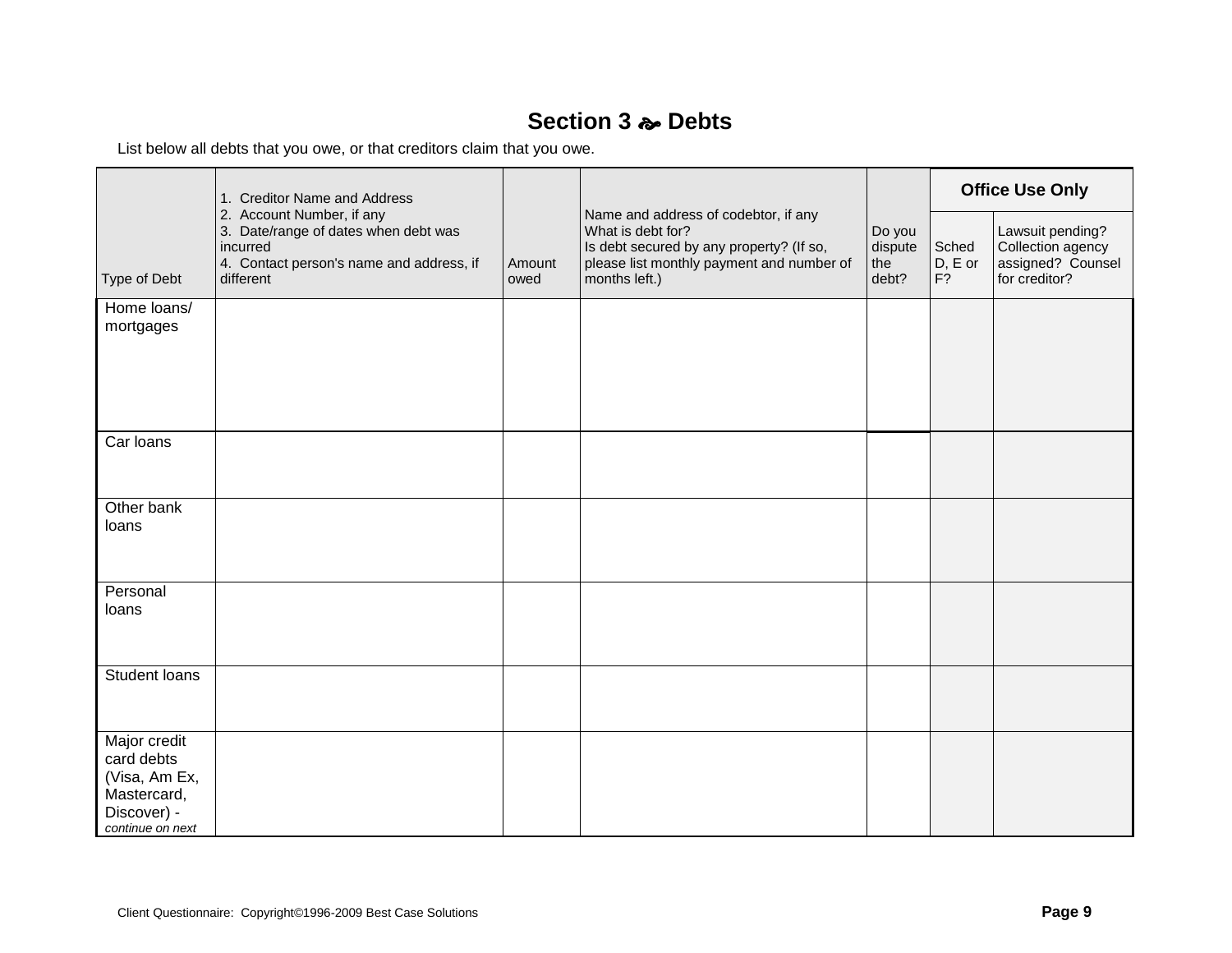| Type of Debt       | Creditor Name and Address<br>2. Account Number, if any | l Amount<br>lowed | Name and address of codebtor, if any<br>What is debt for? | Do you<br>dispute | <b>Office Use Only</b> |
|--------------------|--------------------------------------------------------|-------------------|-----------------------------------------------------------|-------------------|------------------------|
| page, if necessary |                                                        |                   |                                                           |                   |                        |
|                    |                                                        |                   |                                                           |                   |                        |
|                    |                                                        |                   |                                                           |                   |                        |
|                    |                                                        |                   |                                                           |                   |                        |

|                                                                                   | 1. Creditor Name and Address                                                                                                           |                |                                                                                                                                                                     |                                   |                        | <b>Office Use Only</b>                                                      |
|-----------------------------------------------------------------------------------|----------------------------------------------------------------------------------------------------------------------------------------|----------------|---------------------------------------------------------------------------------------------------------------------------------------------------------------------|-----------------------------------|------------------------|-----------------------------------------------------------------------------|
| Type of Debt                                                                      | 2. Account Number, if any<br>3. Date/range of dates when debt was<br>incurred<br>4. Contact person's name and address, if<br>different | Amount<br>owed | Name and address of codebtor, if any<br>What is debt for?<br>Is debt secured by any property? (If so,<br>please list monthly payment and number of<br>months left.) | Do you<br>dispute<br>the<br>debt? | Sched<br>D, E or<br>F? | Lawsuit pending?<br>Collection agency<br>assigned? Counsel<br>for creditor? |
| Unpaid credit<br>cards, (Visa,<br>Am Ex,<br>Mastercard,<br>Discover)<br>continued |                                                                                                                                        |                |                                                                                                                                                                     |                                   |                        |                                                                             |
| Department<br>store credit<br>card debts                                          |                                                                                                                                        |                |                                                                                                                                                                     |                                   |                        |                                                                             |
| Other credit<br>card debts<br>(Gas cards,<br>phone cards,<br>$etc.$ )             |                                                                                                                                        |                |                                                                                                                                                                     |                                   |                        |                                                                             |
| Cash<br>Advances<br>(from credit<br>cards)                                        |                                                                                                                                        |                |                                                                                                                                                                     |                                   |                        |                                                                             |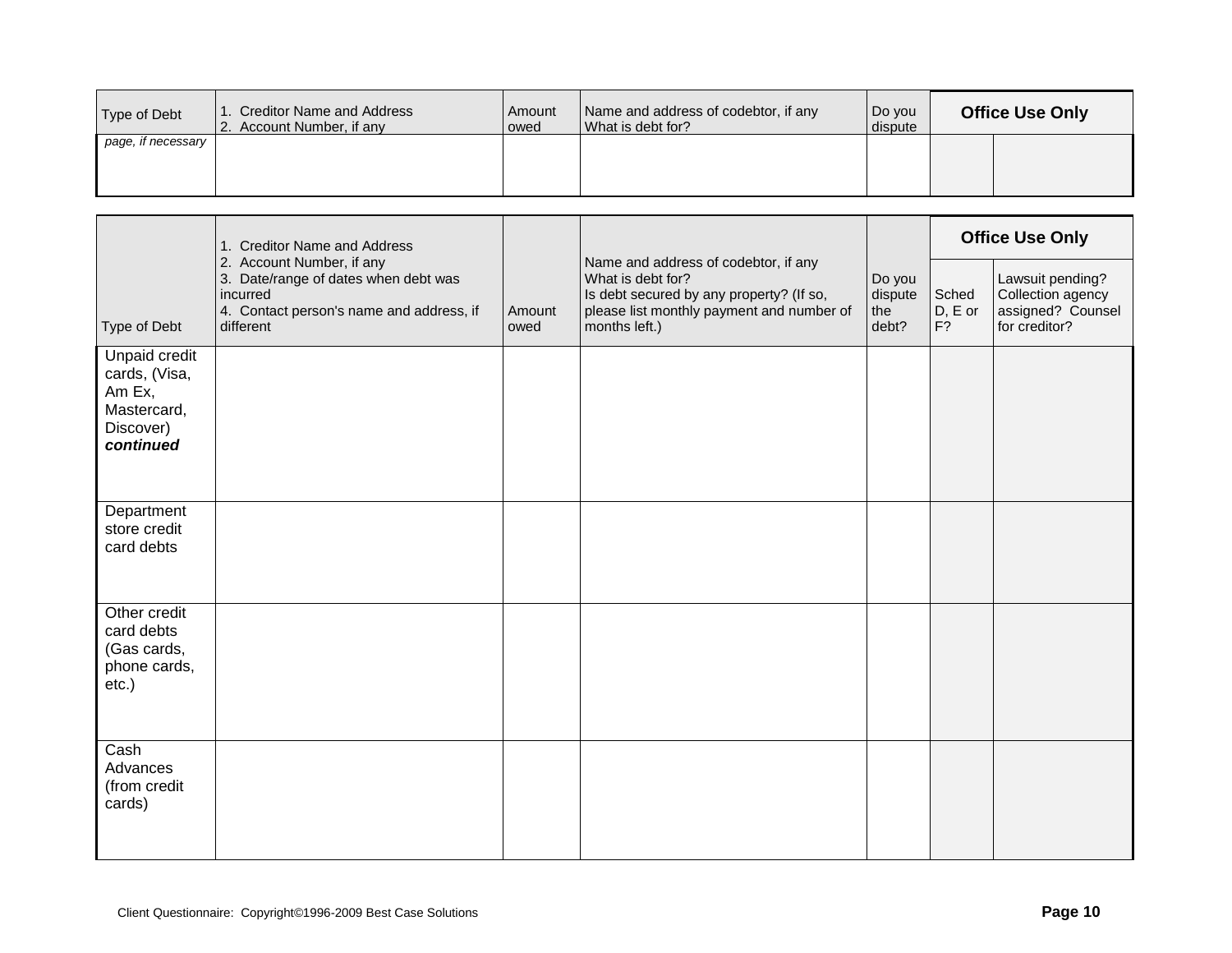| Type of Debt            | 1. Creditor Name and Address<br>2. Account Number, if any | Amount<br>owed | Name and address of codebtor, if any<br>What is debt for? | Do you<br>dispute | <b>Office Use Only</b> |
|-------------------------|-----------------------------------------------------------|----------------|-----------------------------------------------------------|-------------------|------------------------|
| Unpaid<br>medical bills |                                                           |                |                                                           |                   |                        |

|                                       | 1. Creditor Name and Address                                                                                                           |                |                                                                                                                                                                     |                                          |                        | <b>Office Use Only</b>                                                      |
|---------------------------------------|----------------------------------------------------------------------------------------------------------------------------------------|----------------|---------------------------------------------------------------------------------------------------------------------------------------------------------------------|------------------------------------------|------------------------|-----------------------------------------------------------------------------|
| Type of Debt                          | 2. Account Number, if any<br>3. Date/range of dates when debt was<br>incurred<br>4. Contact person's name and address, if<br>different | Amount<br>owed | Name and address of codebtor, if any<br>What is debt for?<br>Is debt secured by any property? (If so,<br>please list monthly payment and number of<br>months left.) | Do you<br>dispute<br><b>the</b><br>debt? | Sched<br>D, E or<br>F? | Lawsuit pending?<br>Collection agency<br>assigned? Counsel<br>for creditor? |
| Unpaid rent                           |                                                                                                                                        |                |                                                                                                                                                                     |                                          |                        |                                                                             |
| Unpaid taxes                          |                                                                                                                                        |                |                                                                                                                                                                     |                                          |                        |                                                                             |
| Unpaid<br>alimony or<br>child support |                                                                                                                                        |                |                                                                                                                                                                     |                                          |                        |                                                                             |
| Unpaid<br>service fees                |                                                                                                                                        |                |                                                                                                                                                                     |                                          |                        |                                                                             |
| All other<br>unpaid<br>debts/bills    |                                                                                                                                        |                |                                                                                                                                                                     |                                          |                        |                                                                             |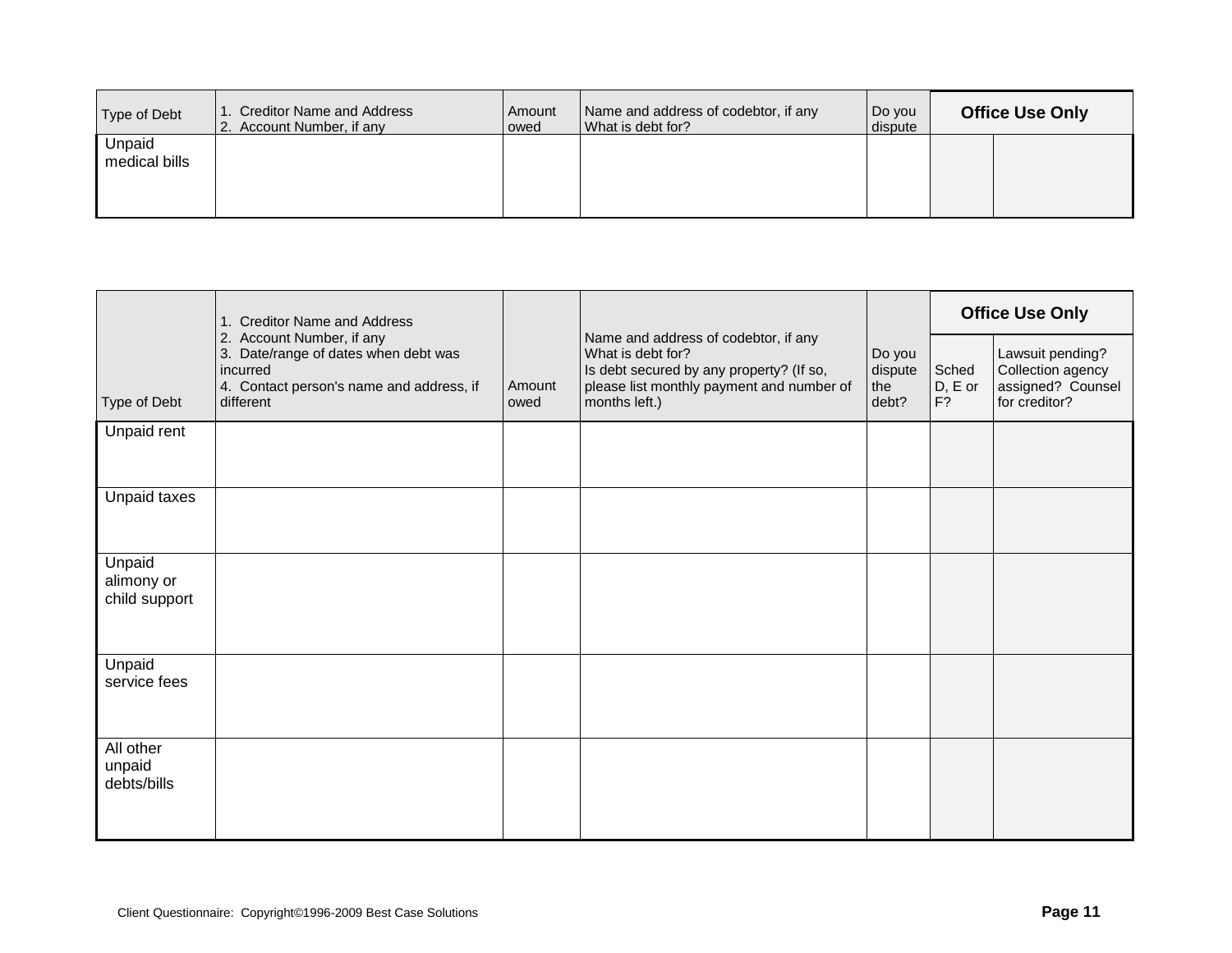# **Section 4 Unexpired Leases and Contracts (Schedule G)**

List below any leases or contracts that are still current that you are a party to. Include residential, car and business leases, and service or business contracts.

| Nature and Description of Contract | Name and Address of Other Party or Parties | Date that Contract Expires |
|------------------------------------|--------------------------------------------|----------------------------|
|                                    |                                            |                            |
|                                    |                                            |                            |
|                                    |                                            |                            |
|                                    |                                            |                            |
|                                    |                                            |                            |
|                                    |                                            |                            |
|                                    |                                            |                            |
|                                    |                                            |                            |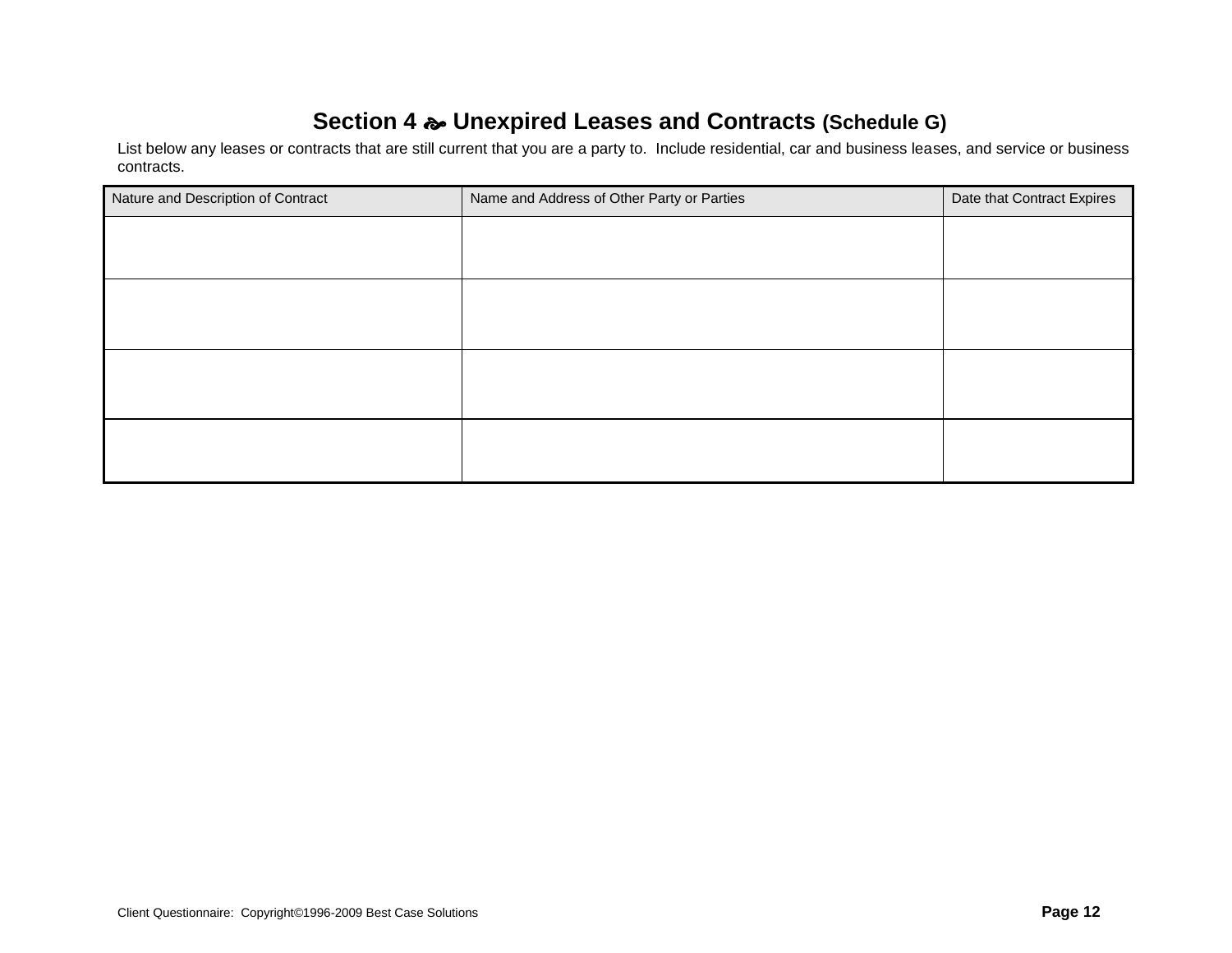# **Section 5 Current Income**

| Marital Status:<br>$\Box$ Married<br>$\Box$ Single<br>Divorced<br>$\square$ Separated<br>□ Widowed | List all dependents of you and your spouse, their ages, and their relationship to you:<br>Name                             |                                                                                                                                                                                                 | Age                                                                                       | Relationship |
|----------------------------------------------------------------------------------------------------|----------------------------------------------------------------------------------------------------------------------------|-------------------------------------------------------------------------------------------------------------------------------------------------------------------------------------------------|-------------------------------------------------------------------------------------------|--------------|
| <b>Part A. Debtor's Income</b>                                                                     |                                                                                                                            | Part B. Joint Debtor's Income                                                                                                                                                                   |                                                                                           |              |
|                                                                                                    | 1. What is your occupation? ________________                                                                               | 1. What is your spouse's occupation?                                                                                                                                                            |                                                                                           |              |
| 2. Name and address of your employer:                                                              |                                                                                                                            | 2. Name and address of your spouse's employer:                                                                                                                                                  |                                                                                           |              |
|                                                                                                    | 3. How long have you been employed there?_____                                                                             |                                                                                                                                                                                                 | the control of the control of the control of the control of the control of the control of |              |
|                                                                                                    | 4. What is the gross amount of your paycheck, before<br>$taxes/other$ deductions are taken out? $\frac{1}{2}$ ____________ | 4. What is the gross amount of your spouse's paycheck,<br>before taxes/other deductions? \$                                                                                                     |                                                                                           |              |
| $\Box$ once a month                                                                                | 5. How often do you get paid? $\Box$ once a week<br>$\Box$ every two weeks $\Box$ twice a month<br>$\Box$                  | week $\Box$ every two weeks $\Box$ twice a month $\Box$<br>once a month $\Box$ other _______                                                                                                    |                                                                                           |              |
| other_______________________<br>monthly averages.                                                  | Complete the below questions with your estimate of                                                                         | Complete the below questions with your estimate of<br>monthly averages.                                                                                                                         |                                                                                           |              |
| If so, how much per month? \$                                                                      | 6. Do you receive overtime pay outside of your salary?                                                                     | 6. Does your spouse receive overtime pay outside of<br>your salary? How much per month? \$                                                                                                      |                                                                                           |              |
| and social security? \$___________                                                                 | 7. How much is taken out of each paycheck for taxes                                                                        | 7. How much is taken out of each paycheck for taxes<br>and social security? \$                                                                                                                  |                                                                                           |              |
|                                                                                                    | 8. How much is taken out for insurance? \$                                                                                 | 8. How much is taken out for insurance? \$                                                                                                                                                      |                                                                                           |              |
|                                                                                                    | 9. How much for union dues? \$                                                                                             | 9. How much for union dues? \$                                                                                                                                                                  |                                                                                           |              |
|                                                                                                    | 10. Are there other deductions? If so, what are they and                                                                   | 10. Are there other deductions? If so, what are they and                                                                                                                                        |                                                                                           |              |
| Do you receive                                                                                     | a) income from business operations outside of your<br>regular paycheck listed above? If so, what is the                    | Does your spouse receive<br>a) income from business operations outside of the regular<br>paycheck listed above? If so, what is the business and<br>how much does your spouse receive per month? |                                                                                           |              |
|                                                                                                    | business and how much do you receive per month?<br>b) income from real estate property? If so, how much                    | b) income from real estate property? If so, how much per<br>month? $\Box$ No $\Box$ Yes \$                                                                                                      |                                                                                           |              |
| per month? $\Box$ No $\Box$ Yes \$__________<br>$\Box$ No $\Box$ Yes \$                            | c) interest or dividends? If so, how much per month?                                                                       | c) interest or dividends? If so, how much per month?<br>$\Box$ No $\Box$ Yes $\$\underline{\hspace{2cm}}$                                                                                       |                                                                                           |              |
| month? $\Box$ No $\Box$ Yes \$                                                                     | d) alimony or family support payments for your use or for<br>the care of your dependents? If so, how much per              | d) alimony or family support payments for spouse's use or<br>for care of dependents? If so, how much per month? □No<br>$\Box$ Yes \$                                                            |                                                                                           |              |
| assistance? □No □Yes \$                                                                            | e) social security or other forms of monetary government                                                                   | e) social security or other forms of monetary government<br>assistance? □No □Yes \$                                                                                                             |                                                                                           |              |
|                                                                                                    | f) retirement or pension money? □No □Yes\$                                                                                 | f) retirement or pension money? □No □Yes\$                                                                                                                                                      |                                                                                           |              |
|                                                                                                    | Do you have any other sources of income not listed?                                                                        | Does your spouse have any other income not listed?                                                                                                                                              |                                                                                           |              |
|                                                                                                    | Are you or your spouse expecting any increase or decrease in salary next year? If so, explain.                             |                                                                                                                                                                                                 |                                                                                           |              |
|                                                                                                    |                                                                                                                            |                                                                                                                                                                                                 |                                                                                           |              |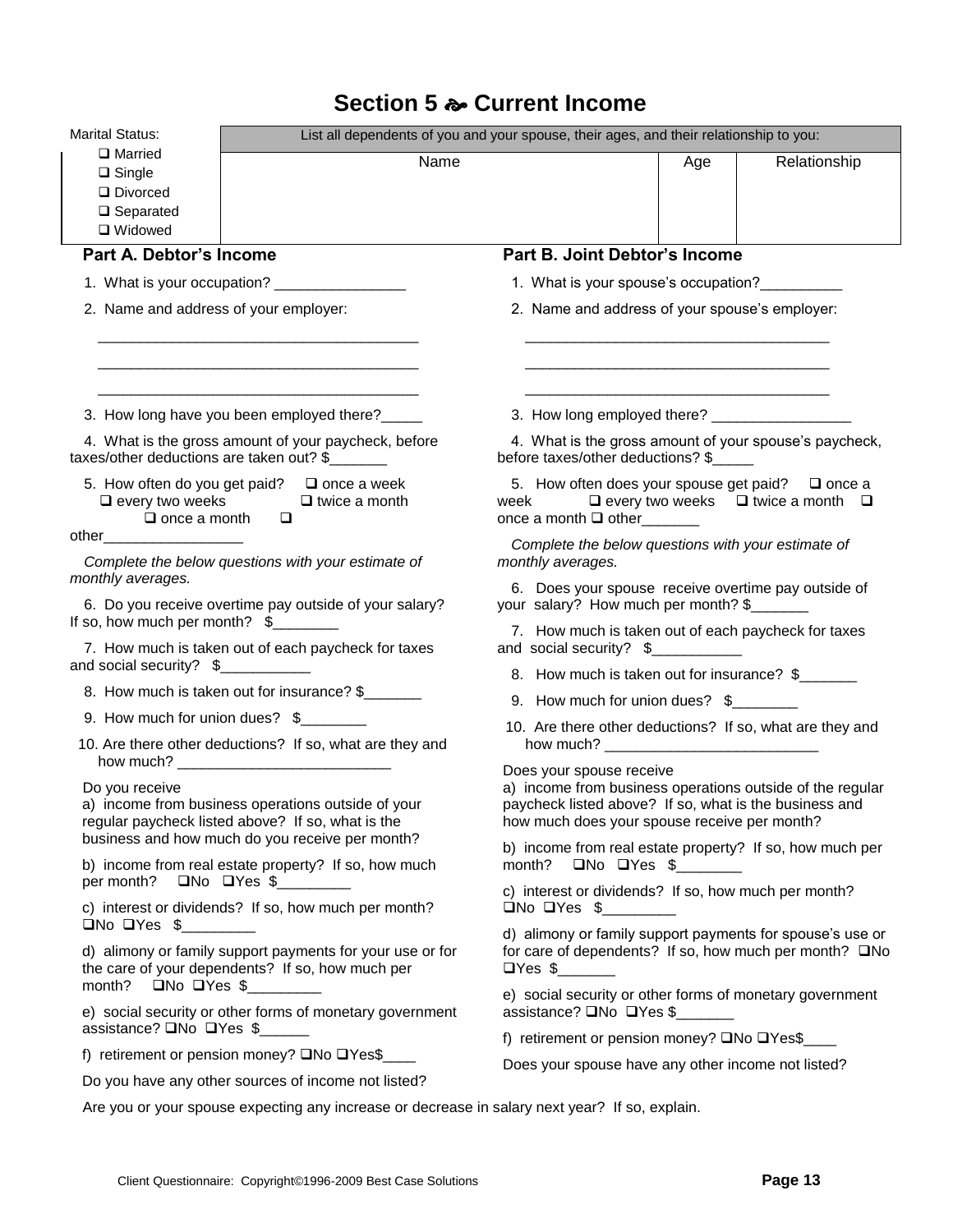## **Section 5A**  $\approx$  **Current Monthly Income**

Fill in your monthly income for the categories below in the column labeled "Month 1." If your income for one of the below categories varies from month to month, complete the below chart by entering in your income for all six months.

|                                     | Month 1<br>(last month) | Month 2<br>(2 months ago) | Month 3 | Month 4 | Month 5 | Month 6 | Office Use<br>Only |
|-------------------------------------|-------------------------|---------------------------|---------|---------|---------|---------|--------------------|
|                                     |                         |                           |         |         |         |         |                    |
| Gross wages, salary, tips,          |                         |                           |         |         |         |         |                    |
| bonuses, overtime, commissions.     |                         |                           |         |         |         |         |                    |
| Income from operation of            |                         |                           |         |         |         |         |                    |
| business:                           |                         |                           |         |         |         |         |                    |
| a. Gross Income                     |                         |                           |         |         |         |         |                    |
| - b. Expenses                       |                         |                           |         |         |         |         |                    |
| $= c.$ Net Income.                  |                         |                           |         |         |         |         |                    |
| Rent and other real property        |                         |                           |         |         |         |         |                    |
| income:                             |                         |                           |         |         |         |         |                    |
| a. Gross Income                     |                         |                           |         |         |         |         |                    |
| - b. Expenses                       |                         |                           |         |         |         |         |                    |
| $= c.$ Net Income.                  |                         |                           |         |         |         |         |                    |
| Interest, dividends, and royalties. |                         |                           |         |         |         |         |                    |
|                                     |                         |                           |         |         |         |         |                    |
| Pension and retirement income       |                         |                           |         |         |         |         |                    |
| (NOT Social Security).              |                         |                           |         |         |         |         |                    |
|                                     |                         |                           |         |         |         |         |                    |
| Regular contributions from others   |                         |                           |         |         |         |         |                    |
| to the household expenses,          |                         |                           |         |         |         |         |                    |
| including child support.            |                         |                           |         |         |         |         |                    |
| Unemployment Compensation.          |                         |                           |         |         |         |         |                    |
|                                     |                         |                           |         |         |         |         |                    |
| Social Security income.             |                         |                           |         |         |         |         |                    |
|                                     |                         |                           |         |         |         |         |                    |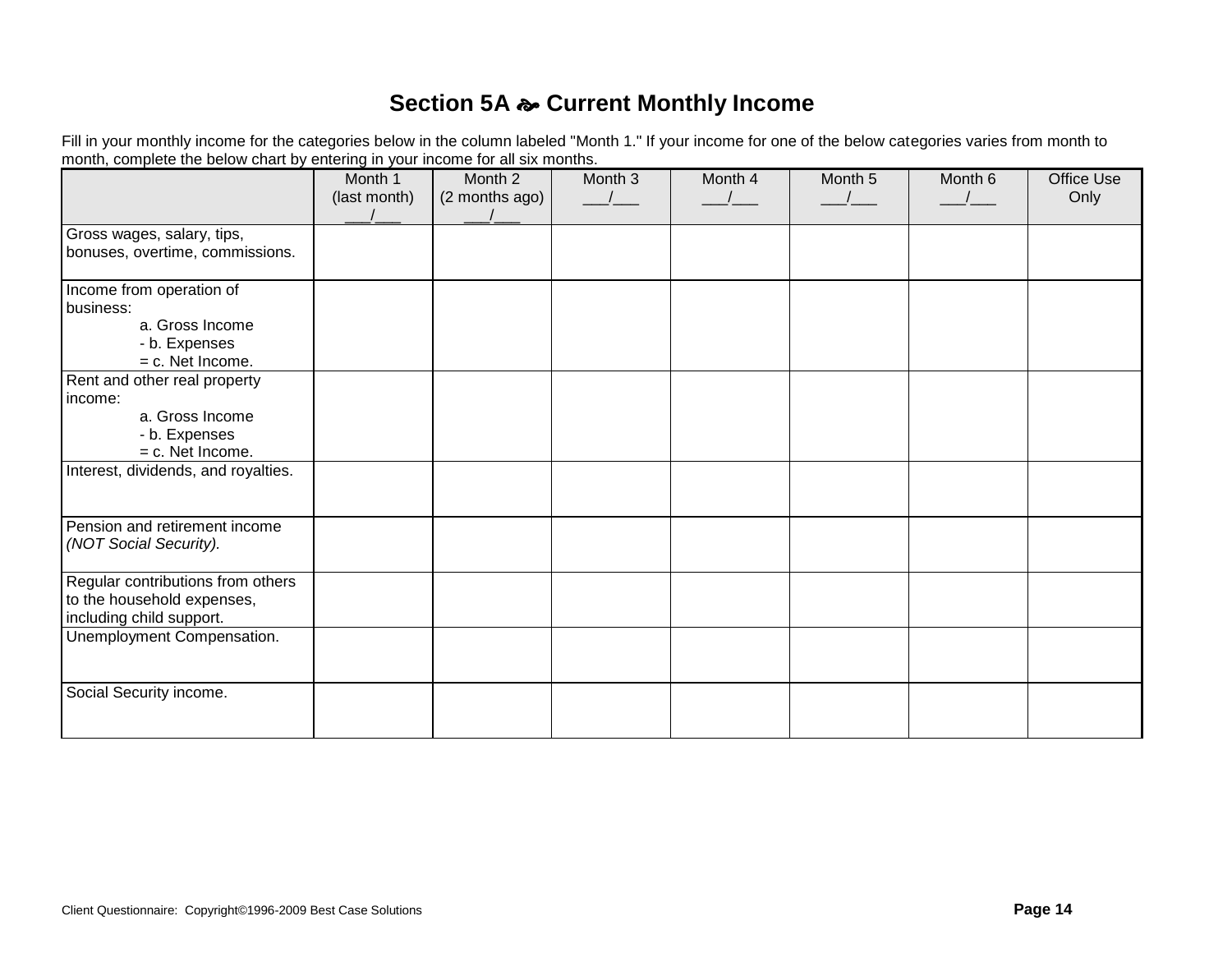| Other sources not already<br>mentioned. Specify: |  |  |  |  |
|--------------------------------------------------|--|--|--|--|
|                                                  |  |  |  |  |
|                                                  |  |  |  |  |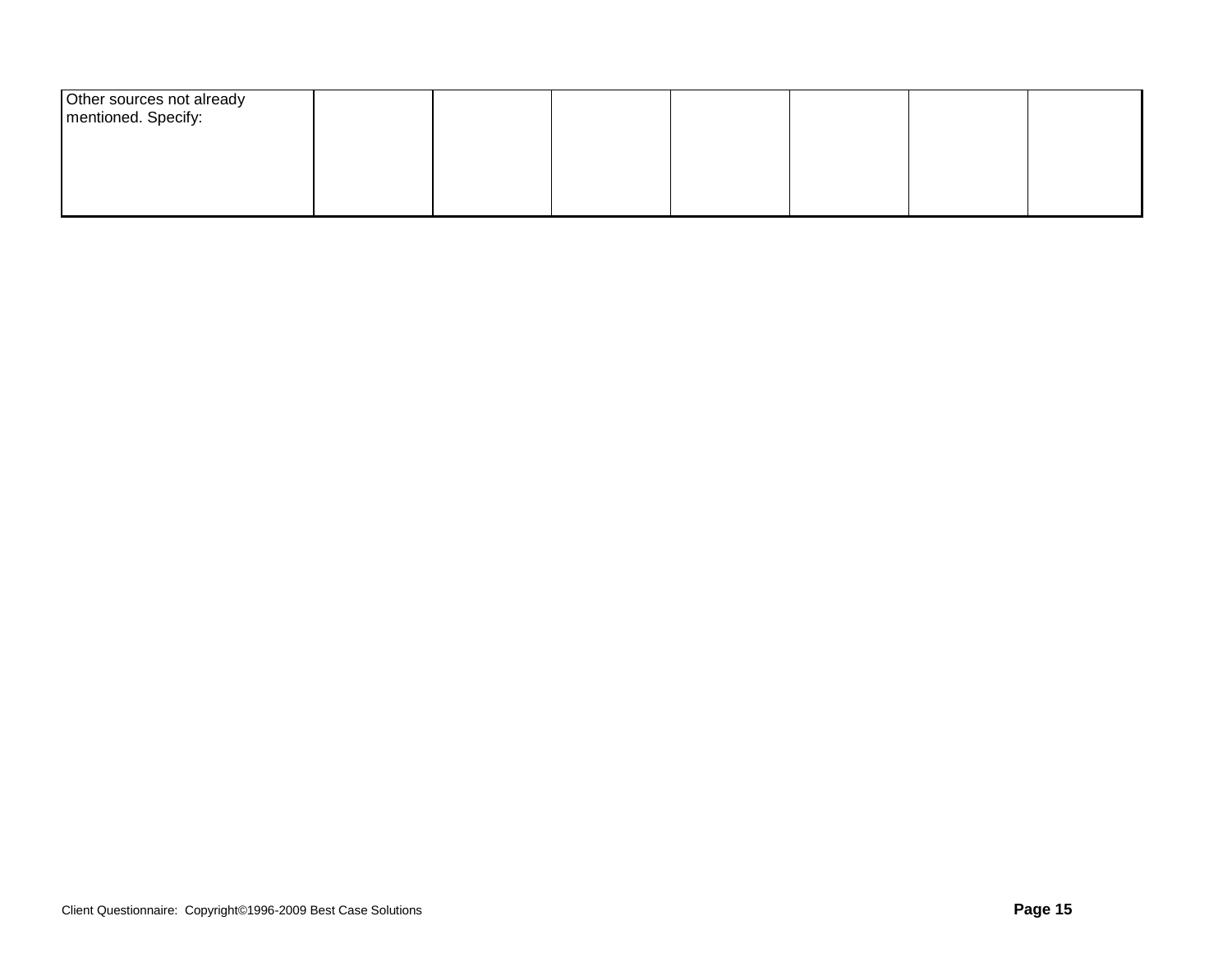### **Section 6 Current Expenses**

Do you and your spouse maintain separate households?  $\Box$  No  $\Box$  Yes. If so, fill one page out for your household and another for your spouse's.

The following questions ask for your expenses each month. If you are unsure of the amount you pay each month, but know the amount for a different period (per week, per day, every 2 months, etc.,), write in the amount and the frequency that you pay the amount.

#### **Indicate how much you pay for each item each month…**

| Does it include property insurance? $\square$ No $\square$ Yes<br>2. electricity and heating<br>\$<br>\$<br>3. water and sewage<br>\$<br>4. telephone service/long distance<br>5. Do you have any other utility bills? If so, what, and how much per month?<br>\$<br>\$<br>\$<br>\$<br>6. home maintenance, including repairs and general upkeep<br>\$<br>7. food<br>\$<br>8. clothing<br>9. laundry and dry cleaning<br>\$<br>\$<br>10. medical and dental expenses<br>11. transportation (not including car payments)<br>\$<br><u> 1989 - Johann Barbara, martxa al III-lea (h. 1974).</u><br>12. entertainment, recreation, newspapers, magazines<br>\$<br>13. charitable contributions<br>\$<br>14. insurance not deducted from paycheck<br>a) homeowner's or renter's insurance<br>\$<br><u> 1989 - Johann Barbara, martin da kasar A</u><br>\$<br>b) life insurance<br>health insurance<br>\$<br>C)<br>d) auto insurance<br>\$<br>e) other insurance_<br>\$<br>15. taxes not deducted from paycheck<br>\$<br>16. installment payments for car, furniture, etc. (Specify)<br>\$<br>\$<br>\$<br>17. alimony, maintenance, support paid to others<br>18. payments for support of dependents not living at home<br>\$ | 1. your rent or your home mortgage<br>Does that amount include real estate taxes? $\square$ No $\square$ Yes | \$ |
|-------------------------------------------------------------------------------------------------------------------------------------------------------------------------------------------------------------------------------------------------------------------------------------------------------------------------------------------------------------------------------------------------------------------------------------------------------------------------------------------------------------------------------------------------------------------------------------------------------------------------------------------------------------------------------------------------------------------------------------------------------------------------------------------------------------------------------------------------------------------------------------------------------------------------------------------------------------------------------------------------------------------------------------------------------------------------------------------------------------------------------------------------------------------------------------------------------------------------|--------------------------------------------------------------------------------------------------------------|----|
|                                                                                                                                                                                                                                                                                                                                                                                                                                                                                                                                                                                                                                                                                                                                                                                                                                                                                                                                                                                                                                                                                                                                                                                                                         |                                                                                                              |    |
|                                                                                                                                                                                                                                                                                                                                                                                                                                                                                                                                                                                                                                                                                                                                                                                                                                                                                                                                                                                                                                                                                                                                                                                                                         |                                                                                                              |    |
|                                                                                                                                                                                                                                                                                                                                                                                                                                                                                                                                                                                                                                                                                                                                                                                                                                                                                                                                                                                                                                                                                                                                                                                                                         |                                                                                                              |    |
|                                                                                                                                                                                                                                                                                                                                                                                                                                                                                                                                                                                                                                                                                                                                                                                                                                                                                                                                                                                                                                                                                                                                                                                                                         |                                                                                                              |    |
|                                                                                                                                                                                                                                                                                                                                                                                                                                                                                                                                                                                                                                                                                                                                                                                                                                                                                                                                                                                                                                                                                                                                                                                                                         |                                                                                                              |    |
|                                                                                                                                                                                                                                                                                                                                                                                                                                                                                                                                                                                                                                                                                                                                                                                                                                                                                                                                                                                                                                                                                                                                                                                                                         |                                                                                                              |    |
|                                                                                                                                                                                                                                                                                                                                                                                                                                                                                                                                                                                                                                                                                                                                                                                                                                                                                                                                                                                                                                                                                                                                                                                                                         |                                                                                                              |    |
|                                                                                                                                                                                                                                                                                                                                                                                                                                                                                                                                                                                                                                                                                                                                                                                                                                                                                                                                                                                                                                                                                                                                                                                                                         |                                                                                                              |    |
|                                                                                                                                                                                                                                                                                                                                                                                                                                                                                                                                                                                                                                                                                                                                                                                                                                                                                                                                                                                                                                                                                                                                                                                                                         |                                                                                                              |    |
|                                                                                                                                                                                                                                                                                                                                                                                                                                                                                                                                                                                                                                                                                                                                                                                                                                                                                                                                                                                                                                                                                                                                                                                                                         |                                                                                                              |    |
|                                                                                                                                                                                                                                                                                                                                                                                                                                                                                                                                                                                                                                                                                                                                                                                                                                                                                                                                                                                                                                                                                                                                                                                                                         |                                                                                                              |    |
|                                                                                                                                                                                                                                                                                                                                                                                                                                                                                                                                                                                                                                                                                                                                                                                                                                                                                                                                                                                                                                                                                                                                                                                                                         |                                                                                                              |    |
|                                                                                                                                                                                                                                                                                                                                                                                                                                                                                                                                                                                                                                                                                                                                                                                                                                                                                                                                                                                                                                                                                                                                                                                                                         |                                                                                                              |    |
|                                                                                                                                                                                                                                                                                                                                                                                                                                                                                                                                                                                                                                                                                                                                                                                                                                                                                                                                                                                                                                                                                                                                                                                                                         |                                                                                                              |    |
|                                                                                                                                                                                                                                                                                                                                                                                                                                                                                                                                                                                                                                                                                                                                                                                                                                                                                                                                                                                                                                                                                                                                                                                                                         |                                                                                                              |    |
|                                                                                                                                                                                                                                                                                                                                                                                                                                                                                                                                                                                                                                                                                                                                                                                                                                                                                                                                                                                                                                                                                                                                                                                                                         |                                                                                                              |    |
|                                                                                                                                                                                                                                                                                                                                                                                                                                                                                                                                                                                                                                                                                                                                                                                                                                                                                                                                                                                                                                                                                                                                                                                                                         |                                                                                                              |    |
|                                                                                                                                                                                                                                                                                                                                                                                                                                                                                                                                                                                                                                                                                                                                                                                                                                                                                                                                                                                                                                                                                                                                                                                                                         |                                                                                                              |    |
|                                                                                                                                                                                                                                                                                                                                                                                                                                                                                                                                                                                                                                                                                                                                                                                                                                                                                                                                                                                                                                                                                                                                                                                                                         |                                                                                                              |    |
|                                                                                                                                                                                                                                                                                                                                                                                                                                                                                                                                                                                                                                                                                                                                                                                                                                                                                                                                                                                                                                                                                                                                                                                                                         |                                                                                                              |    |
|                                                                                                                                                                                                                                                                                                                                                                                                                                                                                                                                                                                                                                                                                                                                                                                                                                                                                                                                                                                                                                                                                                                                                                                                                         |                                                                                                              |    |
|                                                                                                                                                                                                                                                                                                                                                                                                                                                                                                                                                                                                                                                                                                                                                                                                                                                                                                                                                                                                                                                                                                                                                                                                                         |                                                                                                              |    |
|                                                                                                                                                                                                                                                                                                                                                                                                                                                                                                                                                                                                                                                                                                                                                                                                                                                                                                                                                                                                                                                                                                                                                                                                                         |                                                                                                              |    |
|                                                                                                                                                                                                                                                                                                                                                                                                                                                                                                                                                                                                                                                                                                                                                                                                                                                                                                                                                                                                                                                                                                                                                                                                                         |                                                                                                              |    |
|                                                                                                                                                                                                                                                                                                                                                                                                                                                                                                                                                                                                                                                                                                                                                                                                                                                                                                                                                                                                                                                                                                                                                                                                                         |                                                                                                              |    |
|                                                                                                                                                                                                                                                                                                                                                                                                                                                                                                                                                                                                                                                                                                                                                                                                                                                                                                                                                                                                                                                                                                                                                                                                                         |                                                                                                              |    |
|                                                                                                                                                                                                                                                                                                                                                                                                                                                                                                                                                                                                                                                                                                                                                                                                                                                                                                                                                                                                                                                                                                                                                                                                                         |                                                                                                              |    |
|                                                                                                                                                                                                                                                                                                                                                                                                                                                                                                                                                                                                                                                                                                                                                                                                                                                                                                                                                                                                                                                                                                                                                                                                                         |                                                                                                              |    |
|                                                                                                                                                                                                                                                                                                                                                                                                                                                                                                                                                                                                                                                                                                                                                                                                                                                                                                                                                                                                                                                                                                                                                                                                                         |                                                                                                              |    |
|                                                                                                                                                                                                                                                                                                                                                                                                                                                                                                                                                                                                                                                                                                                                                                                                                                                                                                                                                                                                                                                                                                                                                                                                                         | 19. expenses from operation of business                                                                      | \$ |
| <b>Additional Expenses (707(b) Expenses)</b>                                                                                                                                                                                                                                                                                                                                                                                                                                                                                                                                                                                                                                                                                                                                                                                                                                                                                                                                                                                                                                                                                                                                                                            |                                                                                                              |    |
| 20. mandatory payroll deductions not already listed _______________<br>$\frac{1}{2}$                                                                                                                                                                                                                                                                                                                                                                                                                                                                                                                                                                                                                                                                                                                                                                                                                                                                                                                                                                                                                                                                                                                                    |                                                                                                              |    |
| \$                                                                                                                                                                                                                                                                                                                                                                                                                                                                                                                                                                                                                                                                                                                                                                                                                                                                                                                                                                                                                                                                                                                                                                                                                      |                                                                                                              |    |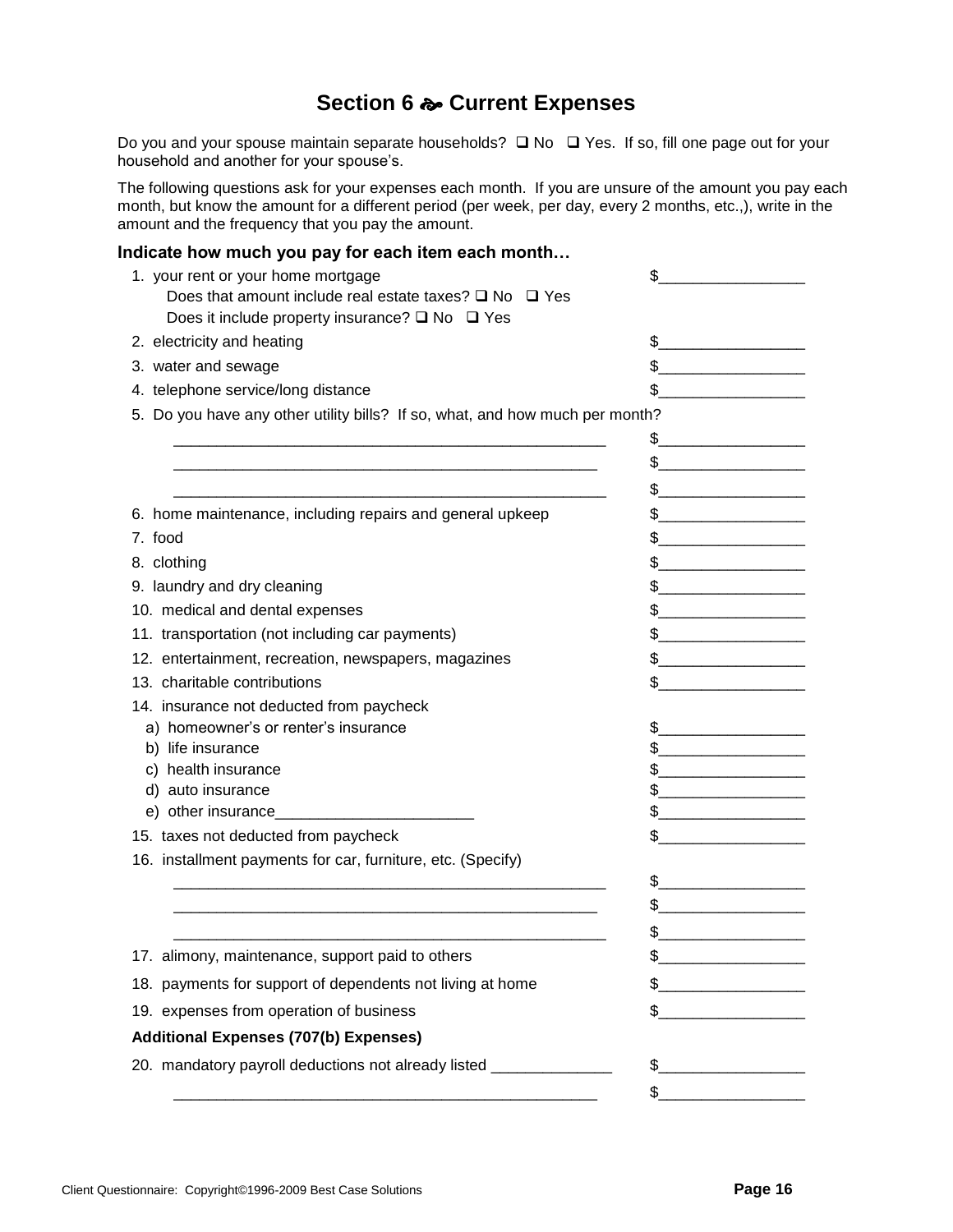| 21. court ordered payments not already listed __________________________________                                |     |
|-----------------------------------------------------------------------------------------------------------------|-----|
|                                                                                                                 | \$. |
| and the state of the state of the state of the state of the state of the state of the state of the state of the | \$  |
| 22. education necessary to maintain employment                                                                  | \$  |
| 23. education for a physically or mentally challenged child                                                     | \$. |
| 24. childcare                                                                                                   | \$. |
| 25. disability insurance (if not listed on line 14)                                                             | \$. |
| 26. health savings accounts                                                                                     |     |
| 27. care for elderly, chronically ill, or disabled family members                                               |     |
| 28. protection from family violence                                                                             | \$. |
| 29. education expense for your children under 18                                                                |     |
| 30. non-mandatory contributions to retirement accounts (including loan repayment)                               |     |
|                                                                                                                 |     |
|                                                                                                                 | \$  |
|                                                                                                                 | \$. |
|                                                                                                                 |     |
| <u> 1980 - Jan James James Barnett, amerikan bahasa (j. 1980)</u>                                               |     |
|                                                                                                                 | \$  |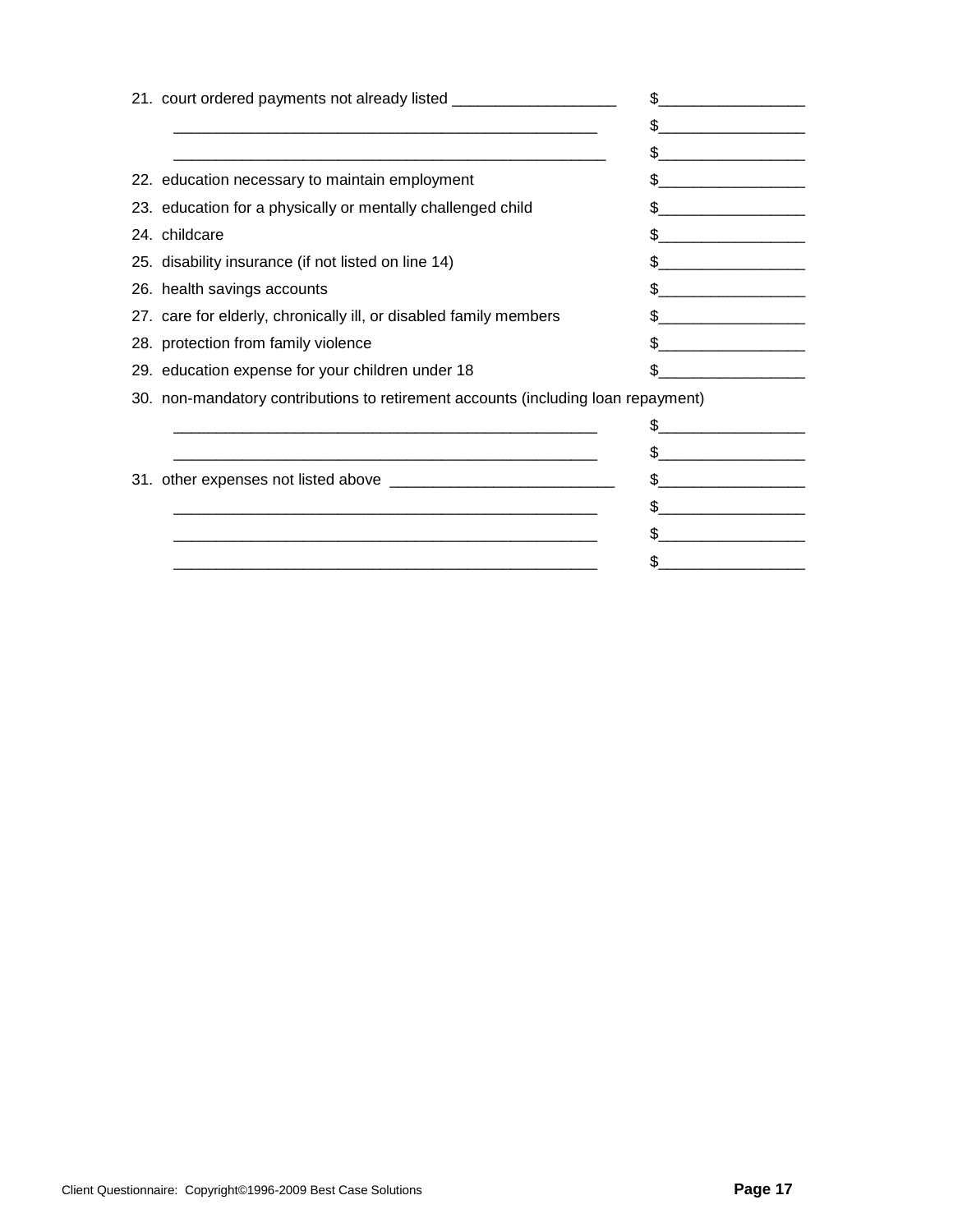## **Section 7 Statement of Financial Affairs**

If you are filing jointly with your spouse, include information about both you and your spouse. If you are filing under chapter 12 or 13, and you are married and not separated, you must provide information about your spouse even if you are not filing jointly.

If you have no information to report for a question, check the "NONE" box.

1. Income from employment or operation of business

State your gross income from employment or operation of a business: If you have not received an income from employment during the **two years** immediately preceding this calendar year, check this box:

|  | ١N<br>r |
|--|---------|
|--|---------|

| Period                                                         | \$ Amount | Source | Husband/Wife |
|----------------------------------------------------------------|-----------|--------|--------------|
| January 1 of this year through<br>date of commencement of case |           |        |              |
| Last year, (January 1 - December 31)                           |           |        |              |
| The year before last,<br>(January 1 - December 31)             |           |        |              |
| 2. Income other than from employment or operation of business  |           |        |              |

State the amount of income received other than from employment or operation of business during the **two years** immediately preceding the commencement of this case:

**Q** NONE

| Period               | \$ Amount | Source | Husband/Wife |
|----------------------|-----------|--------|--------------|
| During the last year |           |        |              |

Year before last

#### 3. Payments to creditors

a. *If your debts are primarily consumer debts,* list all payments on loans, installment purchases of goods or services, and other debts, aggregating more than \$600 to any creditor made within **90 days**  immediately preceding the commencement of this case. Indicate with an asterisk (\*) any payments that were made on account of a domestic support obligation, or that were made as part of an alternative repayment plan.

**Q** NONE

| Name and Address of Creditor | Dates of Pavments | Amount paid | Amount still owed |
|------------------------------|-------------------|-------------|-------------------|
|                              |                   |             |                   |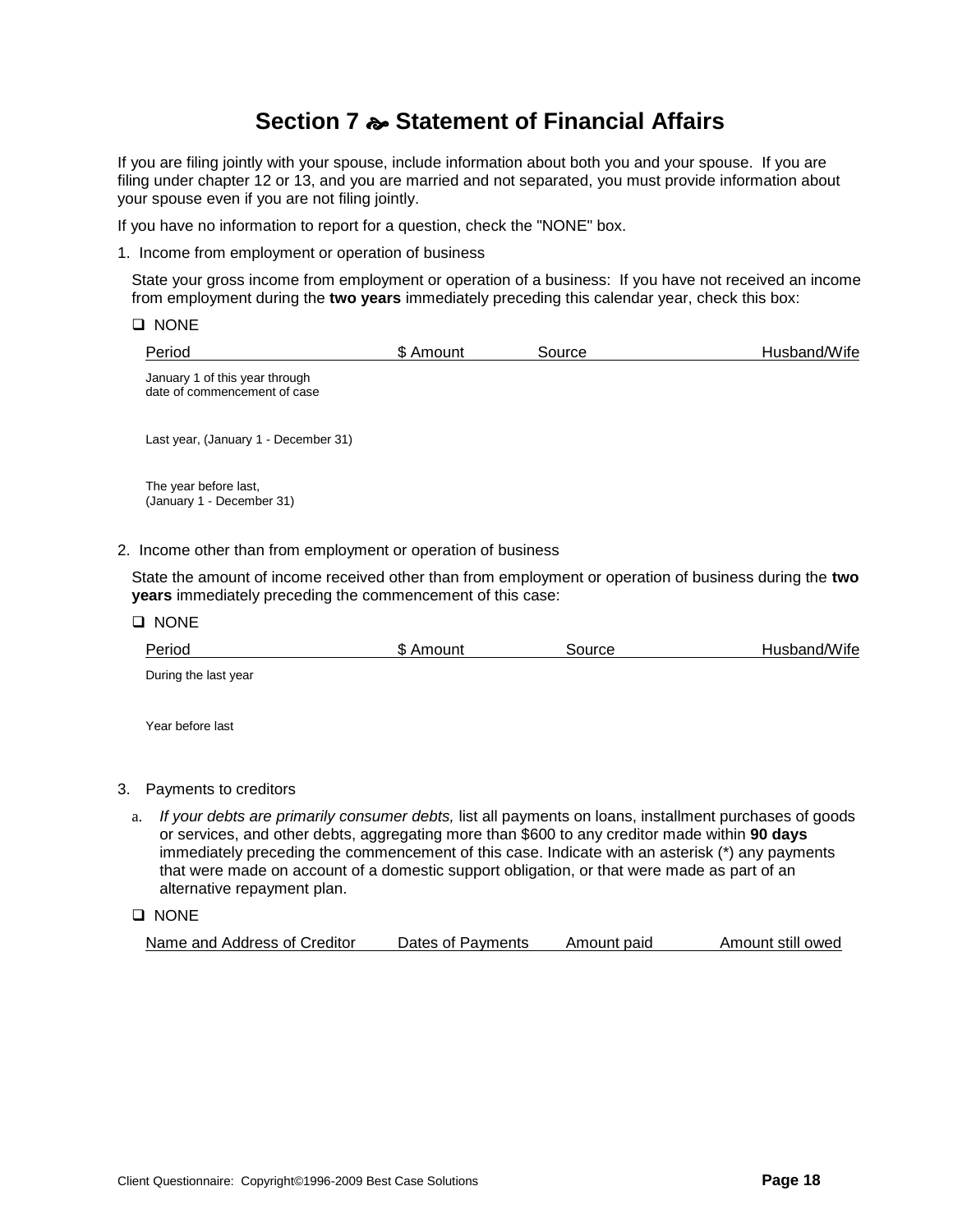- b. *If your debts are not primarily consumer debts,* list each payment or other transfer, aggregating more than \$5,475 to any creditor made within **90 days** immediately preceding the commencement of this case.
- **D** NONE

| Name and Address of Creditor | Dates of Payments | Amount paid | Amount still owedl |
|------------------------------|-------------------|-------------|--------------------|
|                              |                   |             |                    |

- c. *All debtors.* List all payments made within **one year** immediately preceding the commencement of this case to or for the benefit of creditors who are or were "insiders". ("Insiders" include your relatives, your business partners and their relatives, your corporations, or your affiliates.)
- **Q** NONE

| Name and Address of Creditor |                   |             |                          |
|------------------------------|-------------------|-------------|--------------------------|
| and Relationship to You      | Dates of Payments | Amount Paid | <b>Amount Still Owed</b> |

- 4. Suits, executions, garnishments and attachments
- a. List all suits and administrative proceedings to which you are or were a party within **one year** preceding the filing of this case.
- **Q** NONE

| Caption of Suit |                      | Court or Agency | Status or          |
|-----------------|----------------------|-----------------|--------------------|
| and Case Number | Nature of Proceeding | and Location    | <b>Disposition</b> |

- b. Describe all property that has been garnished, seized, or attached under any legal or equitable process within **one year** immediately preceding the commencement of this case.
- **Q** NONE

| Name and Address of Person/Company          |                 | Description           |
|---------------------------------------------|-----------------|-----------------------|
| for Whom the Property Was Seized (Creditor) | Date of Seizure | and Value of Property |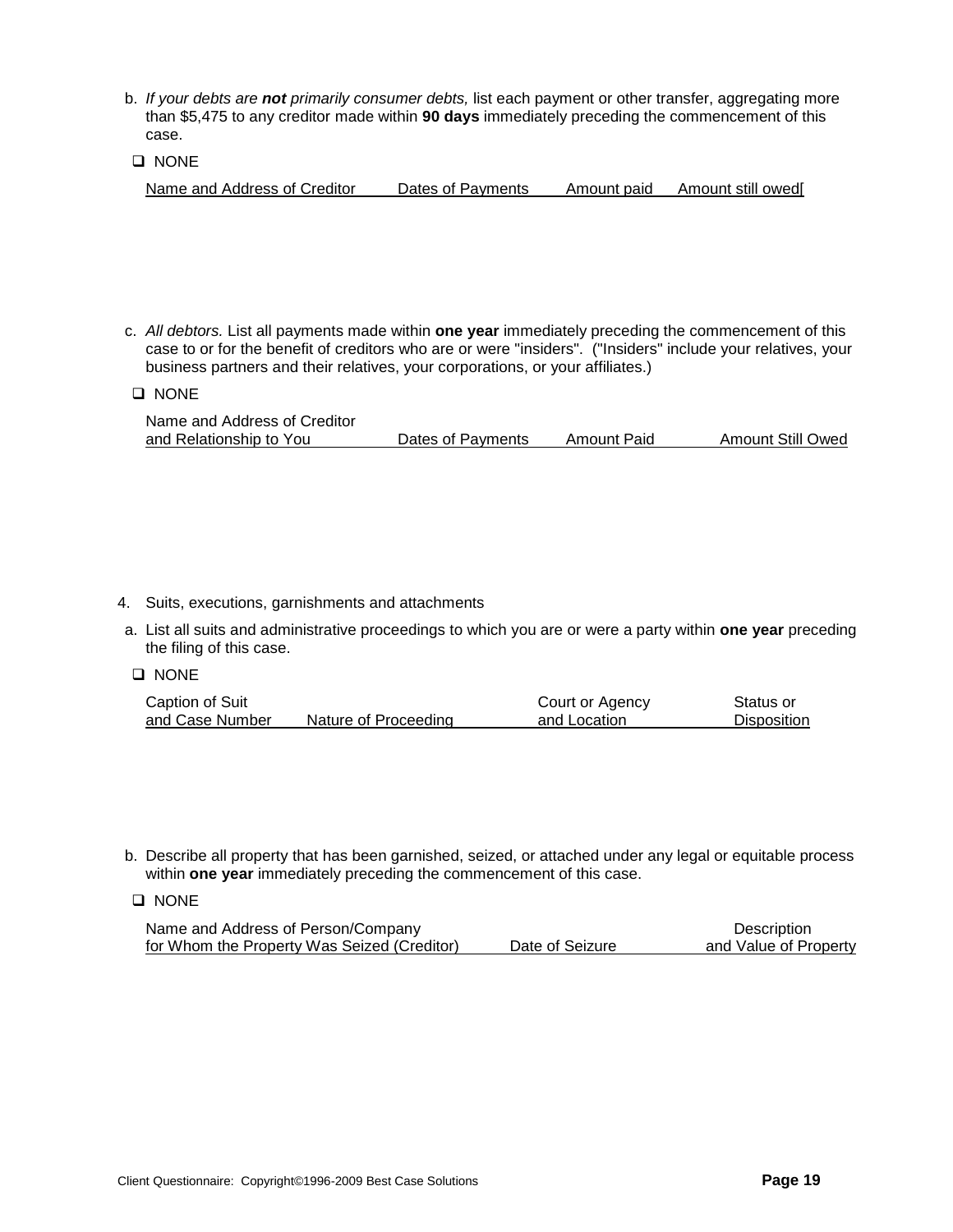5. Repossessions, foreclosures, and returns

List all property that has been repossessed by a creditor, sold at a foreclosure sale, transferred through a deed in lieu of foreclosure, or returned to the seller, within **one year** immediately preceding the commencement of this case.

#### **Q** NONE

|                              | Date of Repossession,           | Description           |
|------------------------------|---------------------------------|-----------------------|
| Name and Address of Creditor | Foreclosure. Transfer or Return | and Value of Property |

#### 6. Assignments and receiverships

a. Describe any assignment of property for the benefit of creditors made within **120 days** immediately preceding the commencement of this case.

#### **Q** NONE

| Name and Address of Assignee | Date of Assignment | Terms of Assignment/Settlement |
|------------------------------|--------------------|--------------------------------|
|                              |                    |                                |

b. List all property which has been in the hands of a custodian, receiver, or court-appointed official within one year immediately preceding the commencement of this case.

#### **Q** NONE

| Name and Address | Name and location of Court, | Date of | Description and Value |
|------------------|-----------------------------|---------|-----------------------|
| of Custodian     | Case Title and Number       | Order   | of Property           |

#### 7. Gifts

List all gifts or charitable contributions made within **one year** immediately preceding the commencement of this case except ordinary and usual gifts to family members aggregating less than \$200 in value per individual family member and charitable contributions aggregating less than \$100 per recipient.

#### **D** NONE

| Name and Address |                             | Date    | Description       |
|------------------|-----------------------------|---------|-------------------|
| of Recipient     | Relationship to You, if Any | of Gift | and Value of Gift |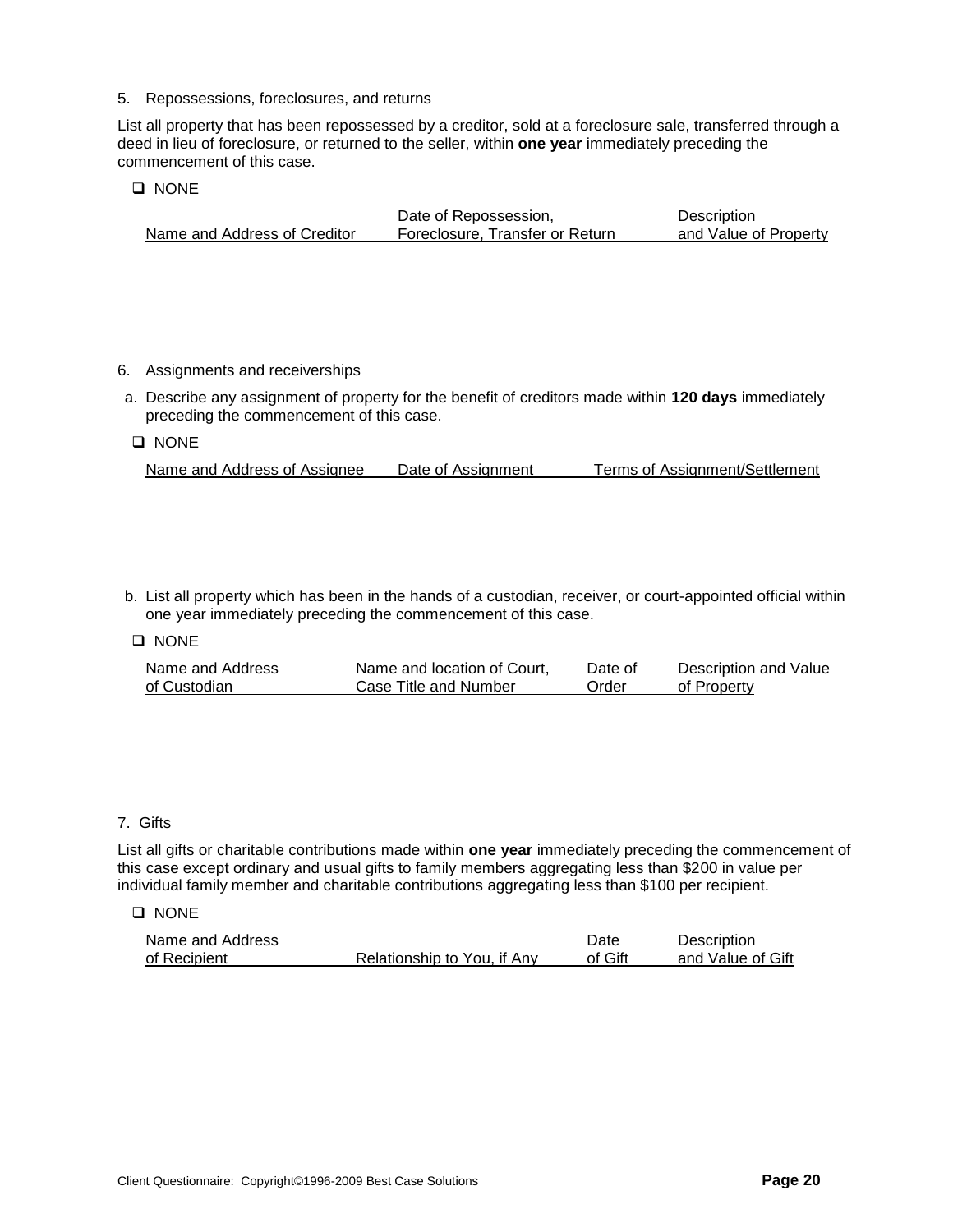#### 8. Losses

List all losses from fire, theft, gambling or other casualty within **one year** immediately preceding the commencement of this case **or since the commencement of this case**.

#### **D** NONE

**Q** NONE

Description and Value Description of Circumstances and of Property Amount Covered by Insurance, if Any Date of Loss

#### 9. Payments related to debt counseling or bankruptcy

List all payments made or property transferred by or on behalf of the debtor to any persons, including attorneys, for consultation concerning debt consultation, relief under the bankruptcy law or preparation of the petition in bankruptcy within **one year** immediately preceding the commencement of the case.

| Name and Address | Date of | Name of Person       | Amount of Money/ Description |
|------------------|---------|----------------------|------------------------------|
| of Payee         | Payment | Who Paid, if Not You | and Value of Property        |

#### 10. Other transfers (including sale of your property)

a. List all other property, other than property transferred in your ordinary course of business or financial affairs, transferred either absolutely or as a security within **two years** immediately preceding the commencement of this case.

#### **Q** NONE

| Name and Address of Transferee |                  | Description of Property               |
|--------------------------------|------------------|---------------------------------------|
| and Relationship to you        | Date of Transfer | <b>Transferred and Value Received</b> |

b. List all property you transferred within **10 years** immediately preceding the commencement of this case to a self-settled trust, or a similar device of which you are the beneficiary.

D NONE

| Name of Trust or |                  | Amount of Money or Description    |
|------------------|------------------|-----------------------------------|
| Similar Device   | Date of Transfer | and Value of Property or Interest |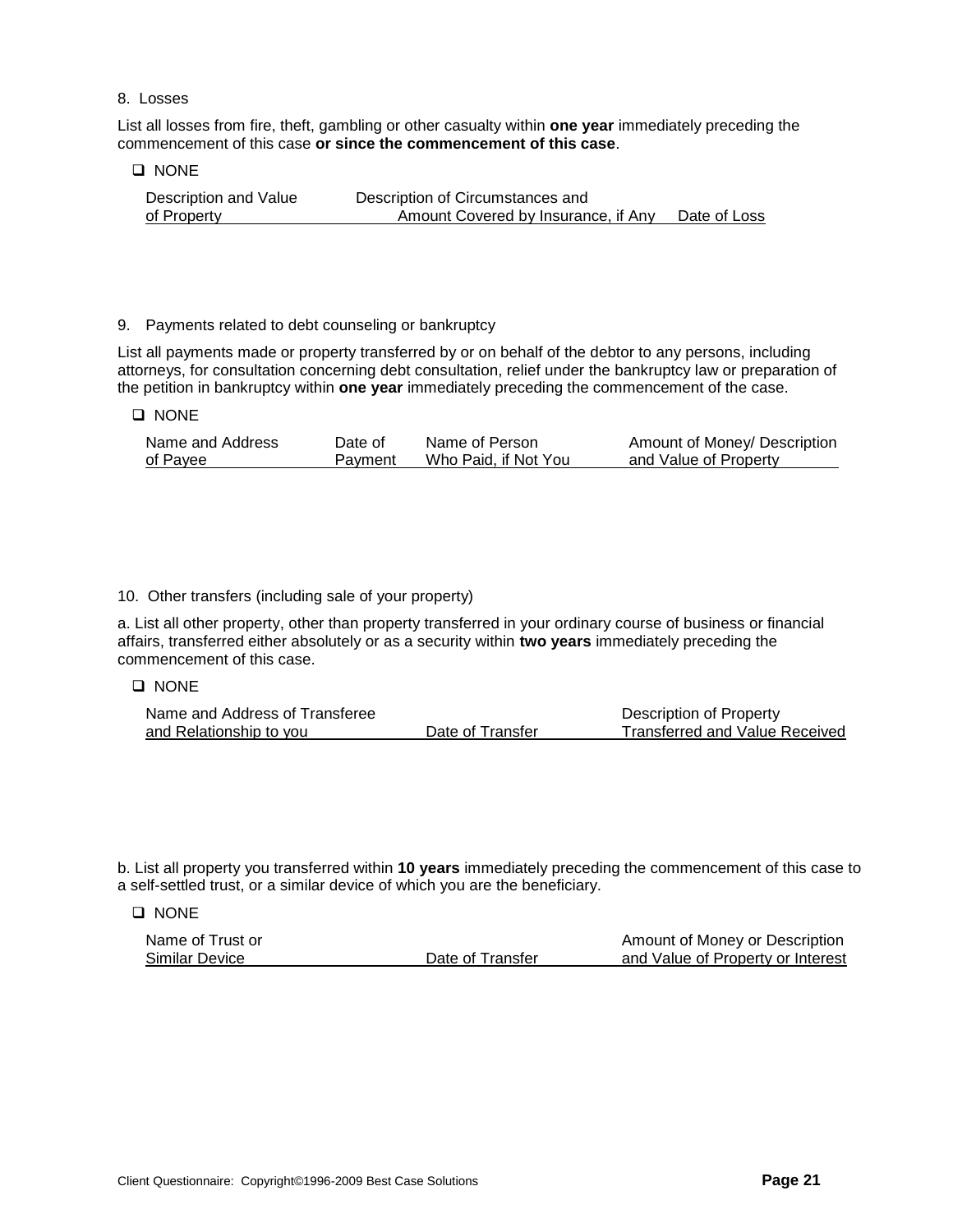#### 11. Closed financial accounts

List all financial accounts and instruments held in your name or for your benefit which were closed, sold, or otherwise transferred within **one year** immediately preceding the commencement of this case.

#### **Q** NONE

| Name and Address | Type and Number of      | Amount and Date    |
|------------------|-------------------------|--------------------|
| of Institution   | Account & Final Balance | of Sale or Closing |

#### 12. Safe deposit boxes

List each safe deposit or other box or depository in which you have or have had securities, cash, or other valuables within **one year** immediately preceding commencement of this case.

#### **Q** NONE

| Name and Address of      | Name and Address of Those        | Description | Date of          |
|--------------------------|----------------------------------|-------------|------------------|
| Bank or Other Depository | With Access to Box or Depository | of Contents | Transfer, if Any |

#### 13. Setoffs

List all setoffs made by any creditor, including a bank, against a debt or deposit of yours within **90 days** preceding the commencement of this case.

#### **Q** NONE

#### 14. Property held for another person

List all property that you hold or control that is owned by another person.

**D** NONE

| Name and Address of Owner | Description and Value of Property | Location of Property |
|---------------------------|-----------------------------------|----------------------|
|                           |                                   |                      |

#### 15. Prior address of debtor

If you have moved within the **three years** immediately preceding the commencement of this case, list all residences during the last three years, excluding your present address.

**Q** NONE

| Address | Your Name at the Time | Dates of Occupancy |
|---------|-----------------------|--------------------|
|         |                       |                    |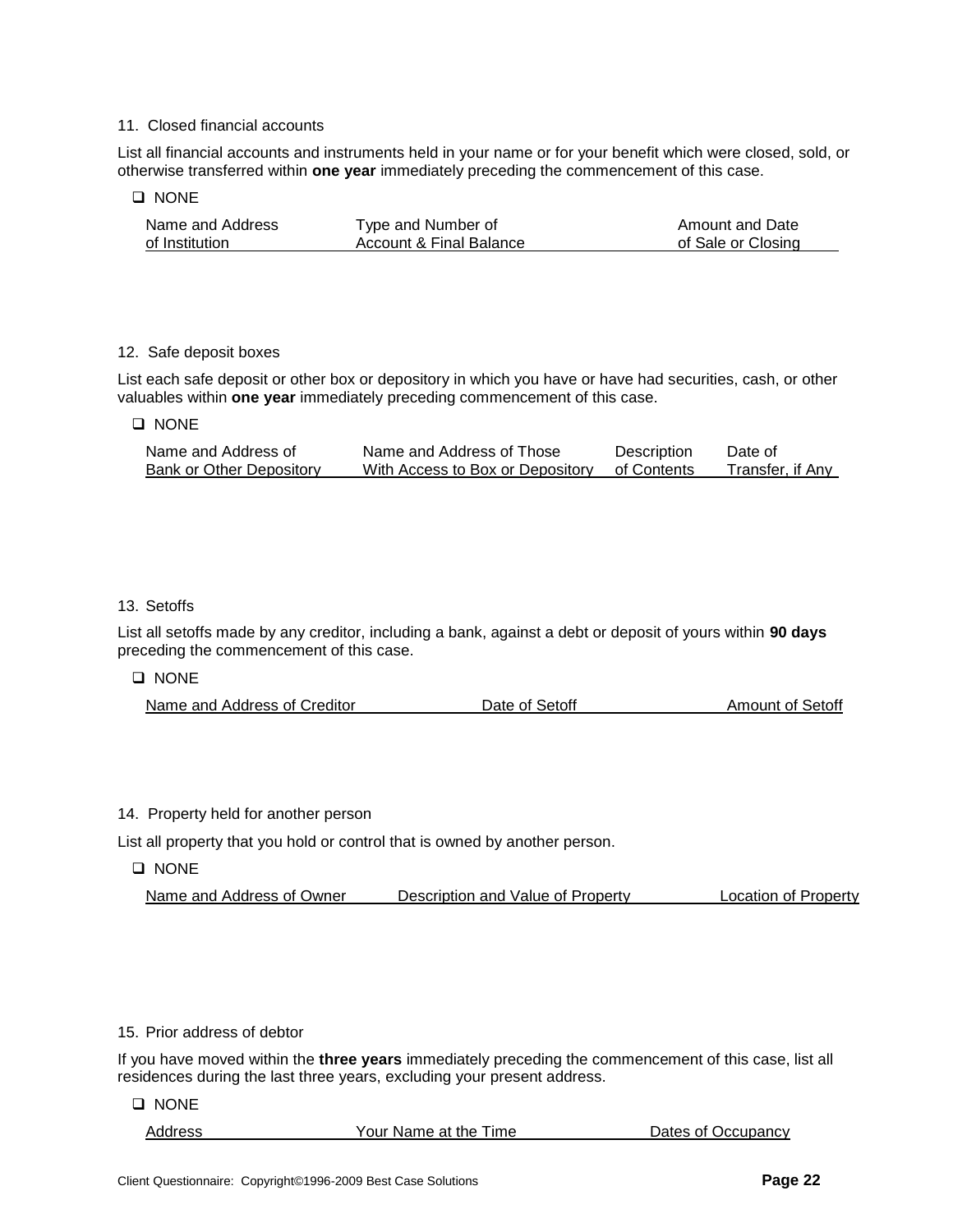16. Spouses and Former Spouses

If you reside or resided in a community property state, commonwealth, or territory (including Alaska, Arizona, California, Idaho, Louisiana, Nevada, New Mexico, Puerto Rico, Texas, Washington, or Wisconsin) within the **eight-year period** immediately preceding the commencement of the case, identify the name of your spouse and of any former spouse who resides or resided with you in the community property state.

**Q** NONE

Name

17. Environmental Information.

For the purpose of this question, the following definitions apply:

"Environmental Law" means any federal, state, or local statute or regulation regulating pollution, contamination, releases of hazardous or toxic substances, wastes or material into the air, land, soil, surface water, groundwater, or other medium, including, but not limited to, statutes or regulations regulating the cleanup of these substances, wastes, or material.

"Site" means any location, facility, or property as defined under any Environmental Law, whether or not presently or formerly owned or operated by the debtor, including, but not limited to, disposal sites. "Hazardous Material" means anything defined as a hazardous waste, hazardous substance, toxic substance, hazardous material, pollutant, or contaminant or similar term under an Environmental Law

a. List the name and address of every site for which you received notice in writing by a governmental unit that it may be liable or potentially liable under or in violation of an Environmental Law. Indicate the governmental unit, the date of the notice, and, if known, the Environmental Law:

**Q** NONE

|                       | Name and Address of | Date      | Environmental |
|-----------------------|---------------------|-----------|---------------|
| Site Name and Address | Governmental Unit   | of Notice | ∟aw           |

b. List the name and address of every site for which you provided notice to a governmental unit of a release of Hazardous Material. Indicate the governmental unit to which the notice was sent and the date of the notice.

**Q** NONE

|                       | Name and Address of | Date      | Environmental |
|-----------------------|---------------------|-----------|---------------|
| Site Name and Address | Governmental Unit   | of Notice | _aw           |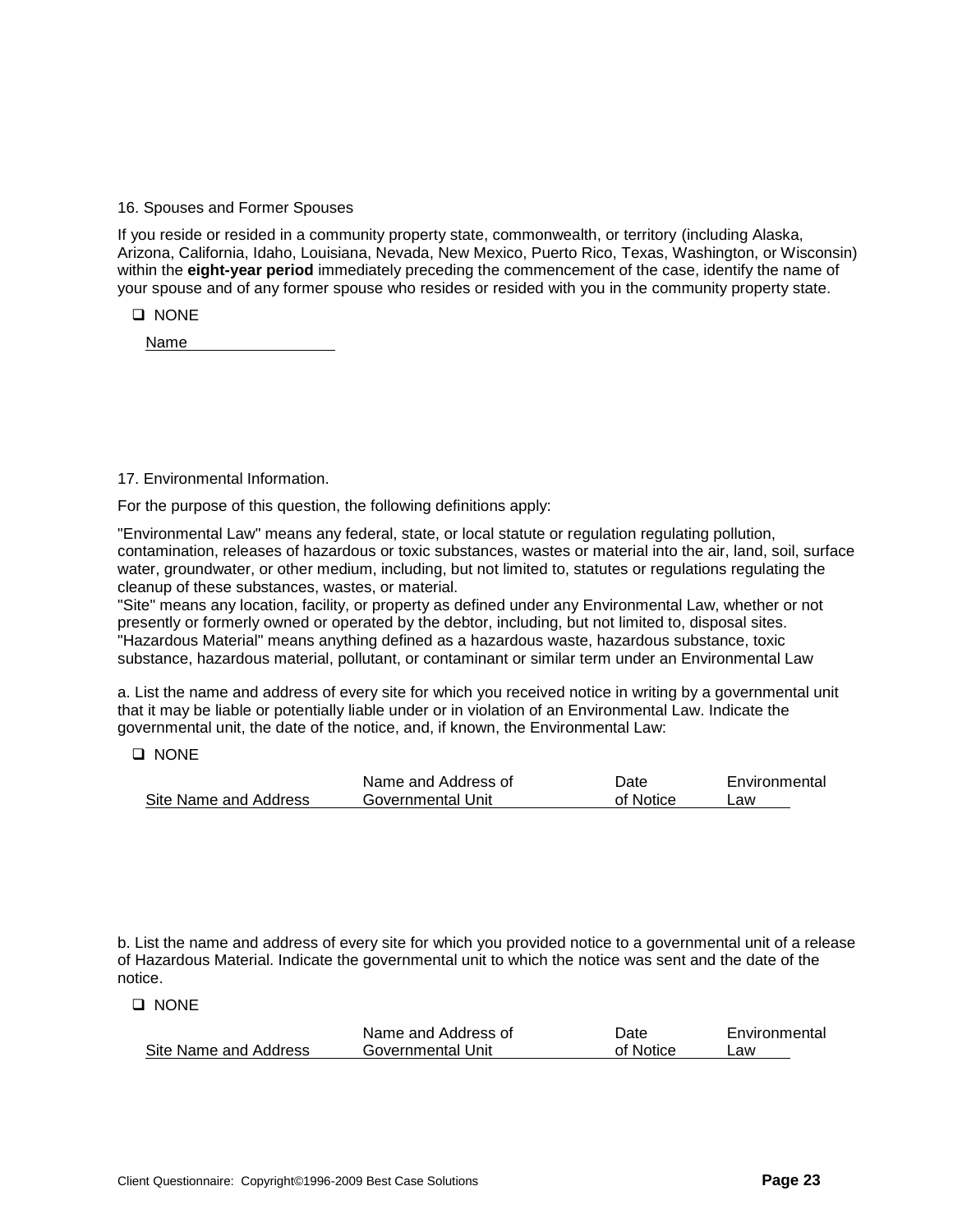c. List all judicial or administrative proceedings, including settlements or orders, under any Environmental Law with respect to which you are or were a party. Indicate the name and address of the governmental unit that is or was a party to the proceeding, and the docket number.

**D** NONE

| Name and Address of |               |                       |
|---------------------|---------------|-----------------------|
| Governmental Unit   | Docket Number | Status or Disposition |

#### 18 . Nature, location and name of business

a. If the debtor is an individual, list the names, addresses, taxpayer identification numbers, nature of the businesses, and beginning and ending dates of all businesses in which the debtor was an officer, director, partner, or managing executive of a corporation, partnership, sole proprietorship, or was a self-employed professional within the **six years** immediately preceding the commencement of this case, or in which the debtor owned 5 percent or more of the voting or equity securities within the **six years** immediately preceding the commencement of this case.

If the debtor is a partnership, list the names, addresses, taxpayer identification numbers, nature of the businesses, and beginning and ending dates of all businesses in which the debtor was a partner or owned 5 percent or more of the voting or equity securities, within the **six years** immediately preceding the commencement of this case.

If the debtor is a corporation, list the names, addresses, taxpayer identification numbers, nature of the businesses, and beginning and ending dates of all businesses in which the debtor was a partner or owned 5 percent or more of the voting or equity securities within the **six years** immediately preceding the commencement of this case.

#### **D** NONE

|      | Taxpayer         |         |                    | Beginning and End  |
|------|------------------|---------|--------------------|--------------------|
| Name | I.D. Number(EIN) | Address | Nature of Business | Dates of Operation |

b. Identify any business listed in response to subdivision a., above, that is "single asset real estate" as defined in 11 U.S.C. § 101.

|  | NONE |
|--|------|
|--|------|

Name Address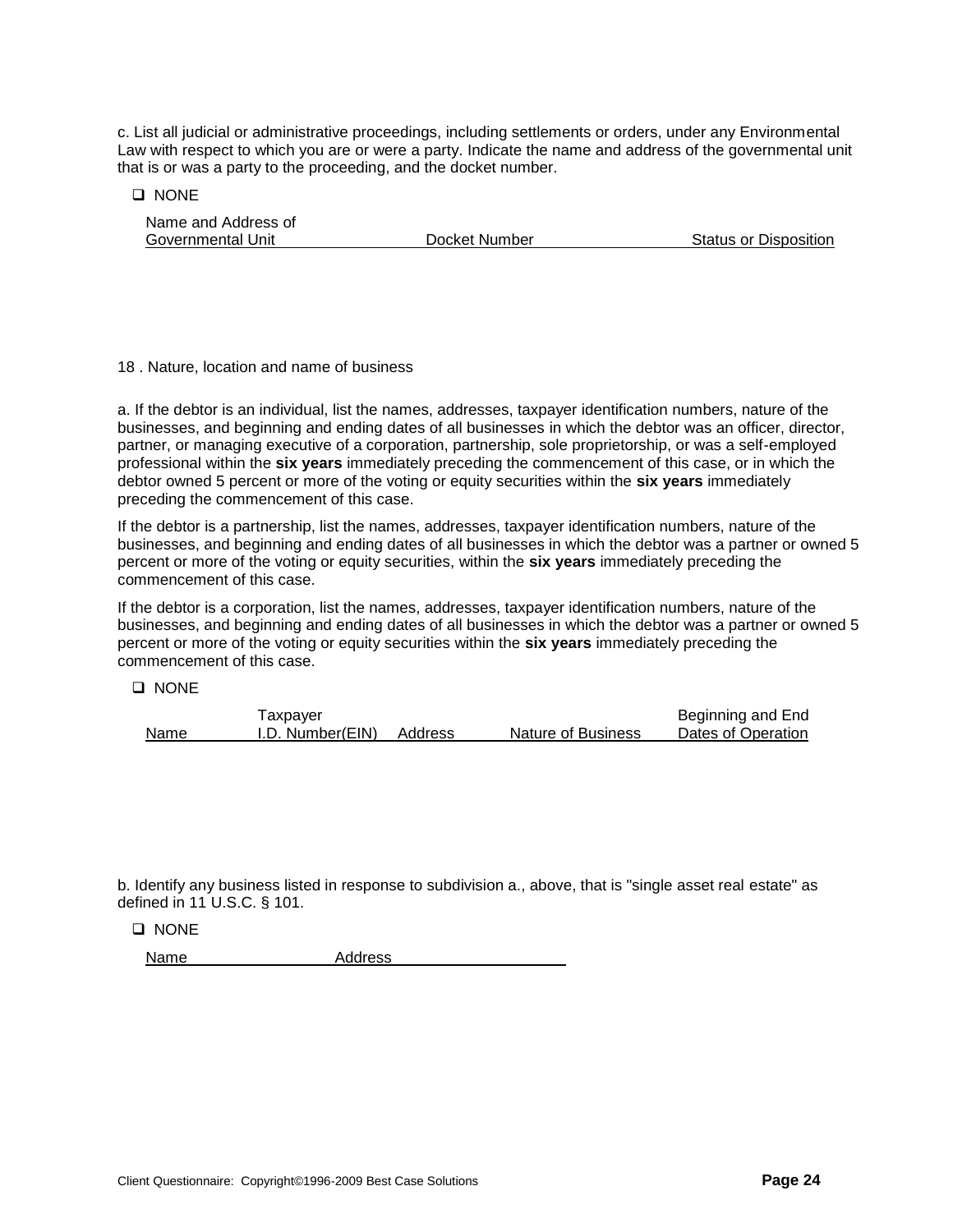*The following questions, #19-25, are only to be answered if you are a corporation or partnership or if you have been, in the six years immediately preceding this case, an officer, director, managing executive, or owner of more than 5% of the voting securities of the corporation; a partner, other than a limited partner, of a partnership; a sole proprietor, or otherwise self-employed.*

- 19. Books, records, and financial statements
- a. List all bookkeepers and accountants who, within the **two years** immediately preceding the filing of this bankruptcy case, kept or supervised the keeping of books of account and records.
- **Q** NONE

| Name and Address | Dates Services Rendered |
|------------------|-------------------------|
|                  |                         |

b. List all firms or individuals who, within the **two years** immediately preceding the filing of this bankruptcy case, have audited the books of account and records, or prepared a financial statement of the debtor.

| $\Box$ NONE |         |                         |  |
|-------------|---------|-------------------------|--|
| Name        | Address | Dates Services Rendered |  |

- c. List all firms or individuals who, at the time of the commencement of this case, were in possession of your books of account and records. If the records are not available, explain.
- **Q** NONE
	- Name and Address Comments
- d. List all financial institutions, creditors and other parties, including mercantile and trade agencies, to whom a financial statement was issued by the debtor within **two years** immediately preceding the commencement of this case.

**Q** NONE

Name and Address Date Issued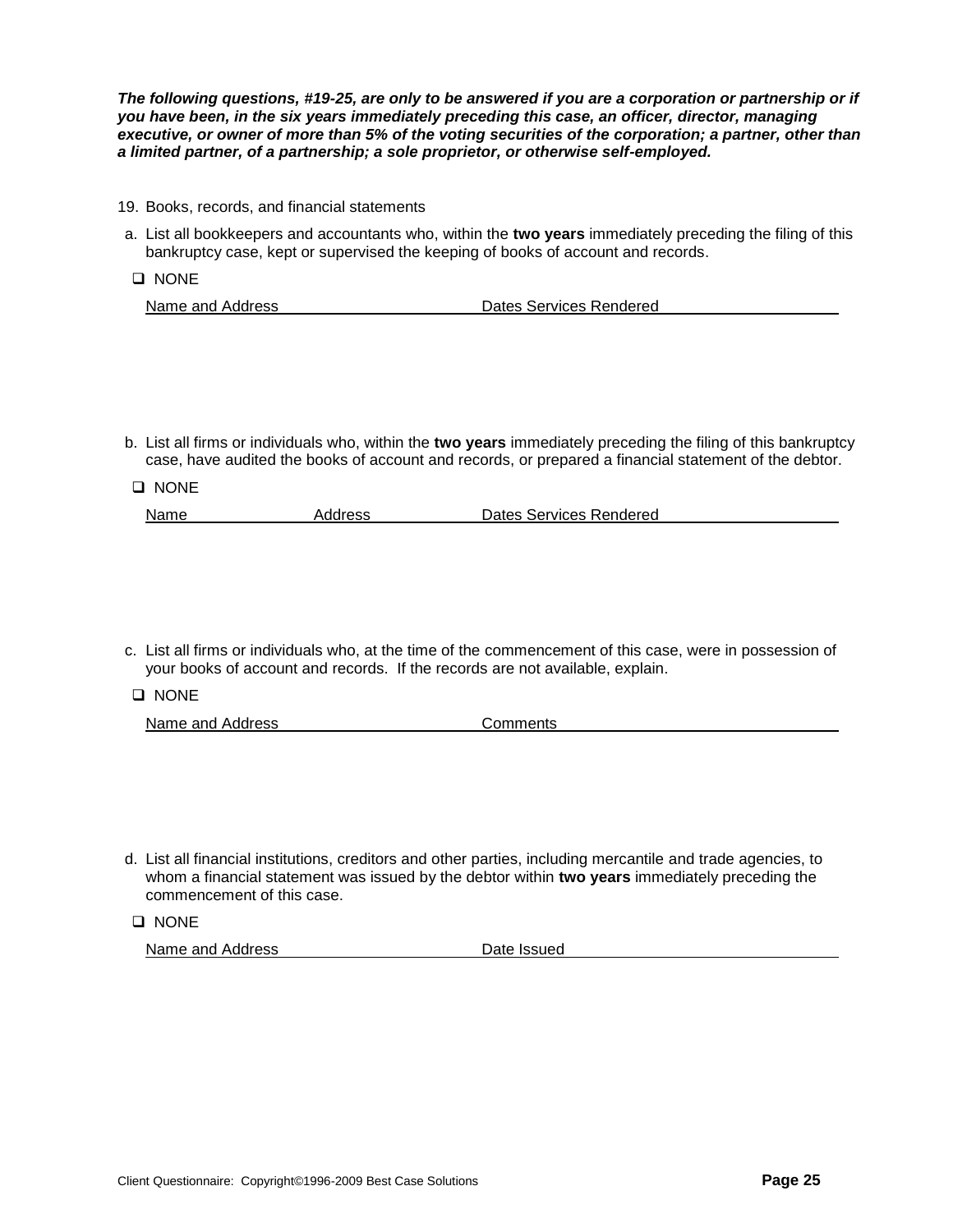- 20. Inventories
- a. List the dates of the last two inventories taken of your property, the name of the person who supervised the taking of each inventory, and the dollar amount and basis of each inventory.
- **Q** NONE

|                   |                             | Dollar Amount of Inventory             |
|-------------------|-----------------------------|----------------------------------------|
| Date of Inventory | <b>Inventory Supervisor</b> | (specify cost, market, or other basis) |

b. List the name and address of the person possessing the records of each of the two inventories reported in a.) above.

**Q** NONE

Date of Inventory Name and Address of Custodian of Inventory Records

- 21. Current partners, officers, directors, and shareholders
- a. If your business is a partnership, list the nature and percentage of partnership interest of each member of the partnership.

**Q** NONE

| Name and Address | Nature of Interest | Percentage of Interest |
|------------------|--------------------|------------------------|
|                  |                    |                        |

b. If your business is a corporation, list all officers and directors of the corporation, and each stockholder who directly or indirectly owns, controls, or holds 5 % or more of the voting securities of the corporation.

**Q** NONE

|                  |             | Nature and Percentage |  |
|------------------|-------------|-----------------------|--|
| Name and Address | $\tau$ itle | of Stock Ownership    |  |

- 22. Former partners, officers, directors and shareholders
- a. If your business is a partnership, list each member who withdrew from the partnership within one year immediately preceding the commencement of this case.
- **Q** NONE Name and Address **Name and Address Date of Withdrawal**
- b. If your business is a corporation, list all officers or directors whose relationship with the corporation terminated within **one year** immediately preceding the commencement of this case.

**D** NONE

| Name and Address | ⊤itle | Date of Termination |
|------------------|-------|---------------------|
|                  |       |                     |